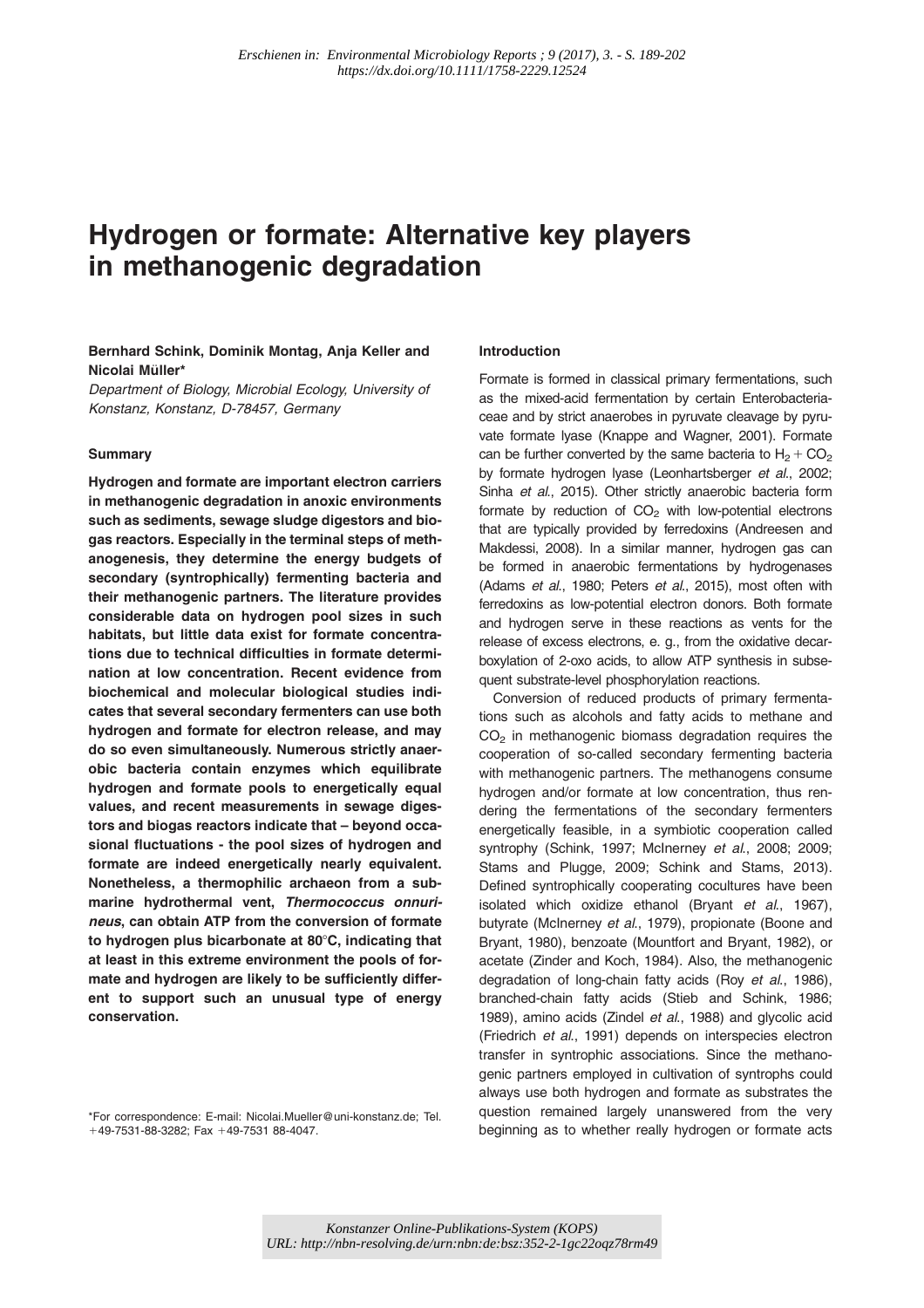as interspecies electron carrier in these associations (Bryant et al., 1967; McInerney and Wofford, 1992). After introduction of a hydrogen detector system sensitive enough to measure hydrogen at concentrations of  $10^{-5}$ atm (1 Pa) and lower (Schmidt and Seiler, 1970) most studies on energetics, growth kinetics etc. of syntrophic associations were based on measurements of hydrogen pools (Stieb and Schink, 1987; Conrad et al., 1986; Schöcke and Schink, 1997; Seitz et al., 1988; 1989). Nonetheless, also formate was found to act in interspecies electron transfer (Thiele and Zeikus, 1988; Sieber et al., 2014), especially in the syntrophic oxidation of propionate (Boone et al., 1989; Dong et al., 1994a,b). It was speculated that formate might be the preferred electron carrier in the aqueous phase of suspended cultures whereas hydrogen could be an optimal carrier in microbial aggregates such as sewage sludge flocs and sediments, due to its small size and its apolar character (Schink and Stams, 2013). Nonetheless, reports on measurements of formate pools remained scarce, because measurements of formate in liquid media in the micromolar range is difficult, especially in complex reaction mixtures such as sewage sludge contents. It was assumed that hydrogen and formate might be used alternatively or simultaneously as electron carriers, and that enzyme systems such as formate hydrogen lyase (Sinha et al., 2015) or carbon dioxide reductases (Schuchmann and Müller, 2013) would equilibrate these two pools.

This picture was questioned by recent reports on energy conservation in the conversion of formate to  $H_2$ and  $CO<sub>2</sub>$  in anoxic environments (Dolfing et al., 2008; Lim et al., 2012), which indicated that the pool sizes of formate and  $H_2$  might differ by several orders of magnitude to allow for energy conservation in this reaction. Moreover, observations in support of syntrophic interspecies electron transfer by direct electron transfer (Summers et al., 2010) or through magnetite and other iron minerals (Kato et al., 2012; Viggi et al., 2014), cysteine and other thiols (Kaden et al., 2002) or activated charcoal ('biochar', Chen et al., 2014) suggested further routes for interspecies electron transfer and may question the role of hydrogen or formate as electron carriers.

The present review tries to evaluate the relative importance of hydrogen versus formate in natural or technical biogas production and in defined cultures, possible preferences for either carrier under different environmental conditions, and consequences for the assessment of interspecies electron transfer in general.

## Topic 1. Calculations

When discussing hydrogen and formate as alternative electron carriers we should consider how the equilibrium of formate conversion to hydrogen plus  $CO<sub>2</sub>$  and vice versa is influenced by environmental factors.

Under standard conditions at pH 7.0 (1 M concentrations; gases at 1 atm) the reaction of formate to  $H_2$  plus  $CO<sub>2</sub>$  is nearly in equilibrium:

$$
HCOO^{-} + H^{+} \rightarrow CO_{2} + H_{2} \quad \Delta G^{\circ} = -3.4 \text{ kJ per mol}
$$
\n(1)

The Gibbs' free energy is calculated here for gaseous CO<sub>2</sub>; if we focus on CO<sub>2</sub> dissolved in water, the  $\Delta G$ shifts to  $+4.6$  kJ/mol. Since the reaction involves a proton on one side, the  $\Delta G$  depends on the pH (Fig. 1a, left part) and is more exergonic at lower pH. In the pH range between the two pK values of carbonic acid (at pH 6.3 and 10.4), the reaction partner is bicarbonate rather than  $CO<sub>2</sub>$ , as follows:



Fig. 1. Impact of pH on Gibbs' free energy of formate-to-hydrogen conversion; with CO<sub>2</sub> (dashed line) HCO<sub>3</sub> (solid line) and CO<sub>3</sub><sup>2</sup> (dotted line) as reaction partner at  $25^{\circ}$ C, according to equations 1-3 for the respective pH ranges; a) standard conditions, except for pH; b) 'realistic' conditions in a sewage sludge digestor, with reactant activity 1.10<sup>4</sup> for hydrogen, 1.10<sup>5</sup> for formate, 0.2 for CO<sub>2</sub> and 2.10<sup>2</sup> for HCO<sub>3</sub> and CO<sub>3</sub>.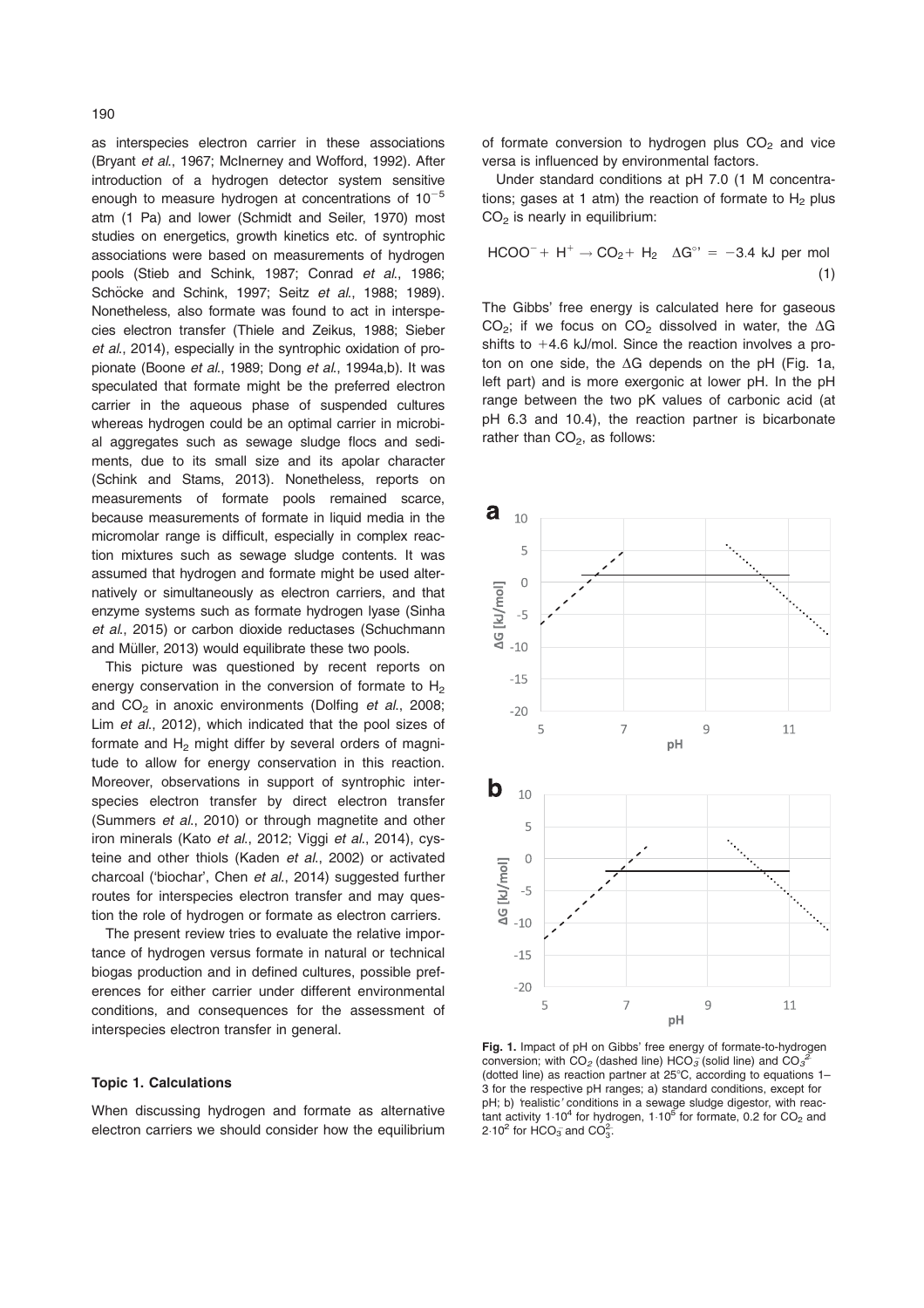

Fig. 2. Impact of temperature on Gibbs' free energy of formate-tohydrogen conversion with  $HCO_3^-$  as reaction partner at pH 7.0.

 $HCOO^{-}$  +  $H_2O \rightarrow HCO_3^{-}$  +  $H_2 \Delta G^{\circ}$  = +1.3 kJ per mol (2)

As Fig. 1a (middle part) shows, this reaction is independent of the prevailing pH. Beyond pH 10.4, the reaction partner is mainly the carbonate ion, and the reaction becomes more exergonic with rising pH (Fig. 1a, right part), according to

$$
HCOO^- + OH^- \rightarrow H_2 + CO_3^{2-}
$$
 (3)

We conclude that, due to the different protonation states of carbonic acid, bicarbonate and carbonate, their reduction to formate follows different reactions (Eq. (1–3)) in the three different pH ranges that are separated by the respective pK values. In the pH range from pH 6.3–10.4, the conversion of formate to hydrogen plus bicarbonate is basically in equilibrium and independent of the prevailing pH; only below and above this range does the pH become relevant for this interconversion. The situation changes only slightly if we take realistic in situ conditions rather than standard conditions into consideration (Fig. 1b).

Different from pH, the temperature has only a minor effect on the energetics of formate conversion to hydrogen plus bicarbonate. Over a temperature range from  $4^{\circ}$ C up to  $80^{\circ}$ C, the free energy of this reaction changes by only 5 kJ per mol (Fig. 2). Thus, the equilibrium of this reaction is not severely influenced by the reaction temperature, no matter if we look into a cold sediment, a sewage sludge digestor at 35°C or a thermal biogas reactor at 65°C. Obviously, there is no advantage for electron release in the form of hydrogen or formate, respectively, if high or low temperature conditions are considered.

## Topic 2. Energetics of interspecies electron transfer

Methane production, be it in a lake sediment or a biogas reactor, starts with the degradation of biomass. Of natural biomass, carbohydrates make up about 50%, followed by proteins (about 30–40%), lipids (10%), nucleic acids etc. For our calculations, we therefore use glucose as a defined molecule that is largely representative of biomass. The conversion of carbohydrates to methane and  $CO<sub>2</sub>$  releases in total only 15% of the energy released in aerobic oxidation, as shown below:

$$
C_6H_{12}O_6 \rightarrow 3 \text{ CH}_4 + 3 \text{ CO}_2 \quad \Delta G^{\circ} = -390 \text{ kJ per mol}
$$
\n(4)

$$
C_6H_{12}O_6 + 6 O_2 \rightarrow 6 CO_2 + 6 H_2O
$$
  
\n
$$
\Delta G^{\circ} = -2.870 \text{ kJ per mol}
$$
 (5)

The difference between both is the energy available in aerobic oxidation of methane:

$$
3 CH4 + 6 O2 \rightarrow 3 CO2 + 6 H2O
$$
  
\n
$$
\Delta G^{\circ} = -2.480 \text{ kJ per mol}
$$
 (6)

Unlike aerobic oxidation, biomass conversion to methane and CO<sub>2</sub> includes at least three different metabolic groups (guilds) of microbes that cooperate intensively with each other. Primary fermenters depolymerize the biomass constituents and ferment sugars, amino acids, glycerol etc. to a mix of fatty acids and alcohols of which acetate,  $C_1$ -compounds, and hydrogen can be directly converted to methane by methanogenic archaea. Other fatty acids (longer than  $C_2$ ) and alcohols (longer than  $C_1$ ), long-chain fatty acids, branched-chain fatty acids, aromatic acids etc. need to be converted by secondary fermentations to those compounds that can be used by methanogens, i.e. acetate and  $C_1$ -compounds. Thus, the small amount of energy available from methanogenic fermentations (equation (4)) has to be shared by several different groups of microorganisms. The major part of the available energy (up to four ATP equivalents, corresponding to about  $-280$  kJ per mol glucose) is consumed by the primary fermenters which take the lion's share of this energy. This was shown nicely by a microcalorimetric incubation study of marine sediment with algal biomass in which the primary fermentations released the major amount of the total energy, followed by small amounts of energy turnover by secondary fermenters, cooperating in this case with sulfate reducers (Graue et al., 2012). Thus, only 1–2 ATP per hexose equivalent are left for the secondary fermenters and the methanogens, thus severely confining their energy budget. Model calculations (see, e.g. Schink, 1997; Schink and Stams, 2013) attribute about 20–30 kJ per reaction run for secondary fermenting bacteria and their methanogenic partners. This value is close to the minimum energy quantum needed for ATP synthesis in a membrane-bound ATPase reaction running at a membrane potential of ca.  $-200$  mV and a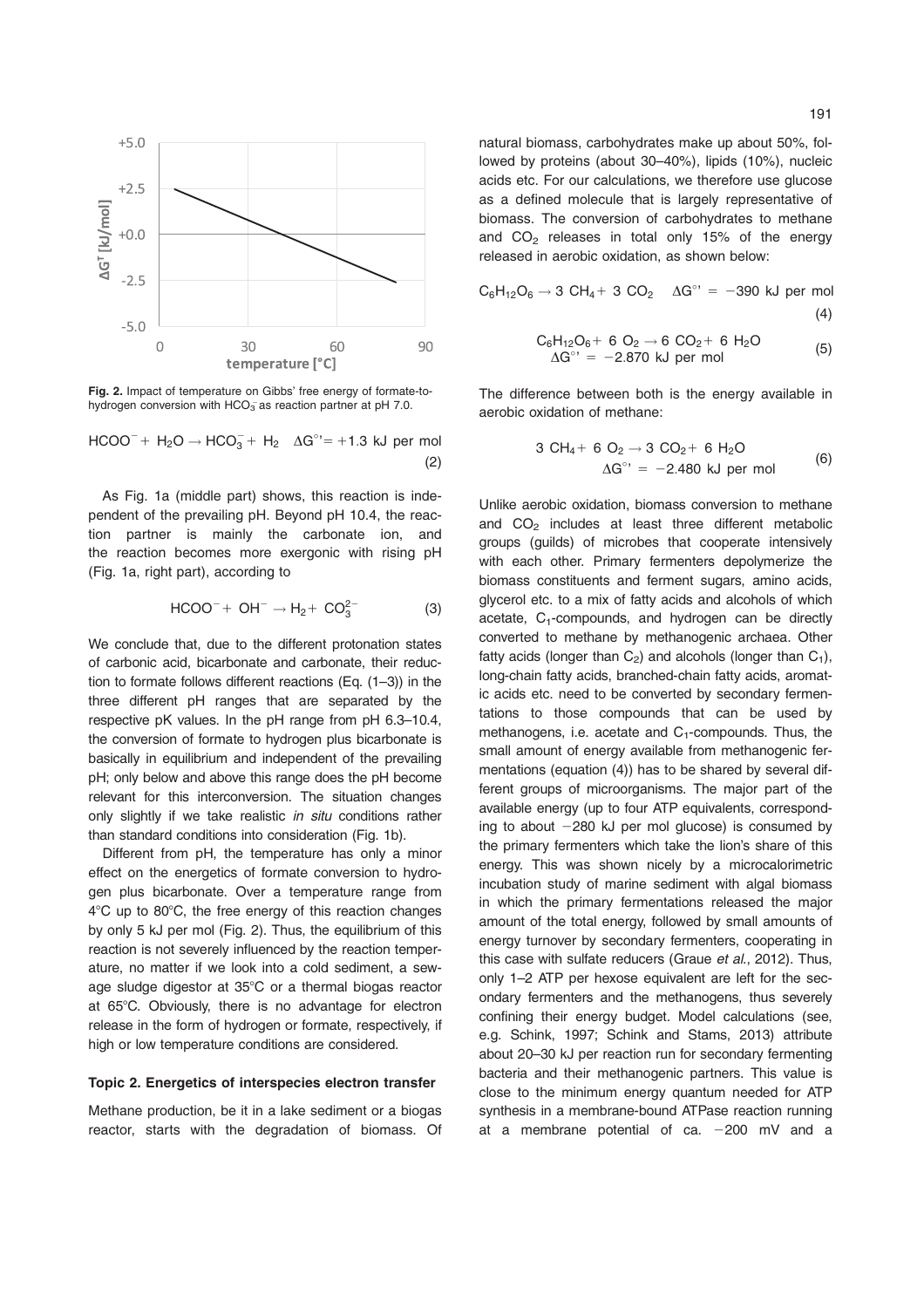|  | I<br>٧ | I |
|--|--------|---|
|--|--------|---|

Oxidation of Oxidation step Redox potential at pH 7.0 (mV) Reference Glucose 1,3-bisphosphoglycerate/glyceraldehyde-3-phosphate -350 Thauer et al. (1977)<br>CO<sub>2</sub> + Acetyl-CoA/Pyruvate -2-phosphate -470 Thauer et al. (1977)  $CO<sub>2</sub> + Acetyl-coA/Pyruvate$ <br>  $2$ -oxo acid/2-amino acid Amino acids 2-oxo acid/2-amino acid<br>
CO<sub>o</sub> + Acetyl-CoA/Pyruvate 
CO<sub>o</sub> + Acetyl-CoA/Pyruvate

Accore 
2000 - 
2000 - 
2000 - 
2000 - 
COos + Acetyl-CoA/Pyruvate

2000 - 
2000 - 
2000 - 
2000 - 
2000 - 
2000 - 
2000 - 
200  $CO<sub>2</sub> + Acetyl-CoAP$ yruvate  $CO<sub>2</sub> + Acetyl-CoAP$ yruvate  $CotonyCoAP$ utyru $CoA$ Butyrate CrotonylCoA/ButyrylCoA 2126 Gustafson et al. (1986)<br>-79  $-79$  Fink *et al.* (1986)<br> $-10$  Sato *et al.* (1999) -10 Sato *et al.* (1999)<br>-250 Thauer *et al.* (197 AcetoacetylCoA/3-oxobutyrylCoA 2250 -250 Thauer et al. (1977)<br>2-3-EnoylCoA/AcylCoA 225-EnoylCoA 225-EnoylCoA/AcylCoA Benzoate 2-3-EnoylCoA/AcylCoA 2126 Custom et al. (1986) -79 Fink *et al.* (1986)<br>-10 Sato *et al.* (1999) -10 Sato *et al.* (1999)<br>-250 Thauer *et al.* (1977) 3-oxoacylCoA/3-OH-acylCoA 2250 - 250 Thauer et al. (1977)<br>
Fumarate/Succinate 2250 - 230 Thauer et al. (1977) Propionate Fumarate/Succinate Oxalacetate/Malate 2172 Thauer et al. (1977) AcetylCoA + CO<sub>2</sub>/Pyruvate 2470 - 270 Thauer et al. (1977)<br>Acetaldehyde/Ethanol 277 - 2470 - 296 Thauer et al. (1977) Ethanol Chanol Acetaldehyde/Ethanol 2196 - 196 Thauer et al. (1977)<br>AcetylCoA/Acetaldehyde - 270 Thauer et al. (1977) AcetylCoA/Acetaldehyde 2370 Thauer et al. (1978)<br>Acetate/Acetaldehyde 2370 Thauer et al. (1978) Acetate/Acetaldehyde 2590 Thauer et al. (1977)<br>CO<sub>2</sub>/CO 2590 Thauer et al. (1977) Acetate CO<sub>2</sub>/CO 2520 Thauer et al. (1977)<br>CO<sub>2</sub>/formate CO<sub>2</sub>/formate CO<sub>2</sub>/formate CO<sub>2</sub>/formate 2520 Thauer et al. (1977)  $CO<sub>2</sub>/formate$ <br>CH-THF/CH<sub>2</sub>-THF<br>CH-THF/CH<sub>2</sub>-THF CH-THF/CH<sub>2</sub>-THF **CHA**<br>CH<sub>2</sub>-THF/CH<sub>3</sub>-THF **200** Blakley et al. (1984)<br>CH<sub>2</sub>-THF/CH<sub>3</sub>-THF Poehlein et al. (2012)

Table 1. Redox potentials of oxidation steps in anaerobic biomass conversion to methane and CO<sub>2</sub>.

stoichiometry of 3–4  $H^+$  or Na<sup>+</sup> per ATP (Schink, 1997; Schink and Stams, 2013). Needless to say that the available energy varies depending on the substrate supply for the entire methanogenic community, i.e. whether the pools of short-chain fatty acid are at a range of a few micromolar in a meager freshwater lake sediment, or in the range of several millimolar in a biogas reactor. Accordingly, also the pools of hydrogen or formate will vary with the pool sizes of the fermentation intermediates. In Table 1, we compiled a few examples of data from the literature which show that the pools of hydrogen and formate vary depending on the substrate (electron) supply, but that they both vary roughly in parallel. Estimates of Gibbs' free energies of formate to hydrogen conversion according to Eq. (2) in these cases as far the necessary data were available, together with assumptions on prevailing pH and bicarbonate pools gave values around  $0 \pm 5$ kJ per mol. The pools of these two electron carriers, together with that of acetate as the most important shortchain fatty acid, determine the amounts of energy available to the partners in the overall process. Obviously, energy gains below 1 ATP unit require the participation of membrane-bound ion translocation processes, often combined with classical substrate-level phosphorylation and processes described recently as electron bifurcation or electron confurcation (Buckel and Thauer, 2013).

## Topic 3. Intracellular electron transport in fermentation processes

In fermentation of sugars to acetyl residues through glycolysis, electrons are released in the oxidation of

glyceraldehyde-3-phosphate to 1,3-bisphosphoglycerate at a redox potential of  $-350$  mV, and in oxidation of pyruvate to acetyl-CoA at  $-470$  mV (Table 1). These two electron pairs can easily be released as molecular hydrogen in the oxidation of biomass to acetate as a key intermediate. Further oxidation of acetate is energetically difficult; the typical fate of acetate in methanogenic degradation is its cleavage to  $CH_4 + CO_2$ . The low-potential electrons of pyruvate oxidation can either be released as molecular hydrogen via ferredoxin as electron carrier, or as formate as known for Enterobacteriaceae, with possible subsequent cleavage of formate to  $H_2$  plus  $CO_2$ via formate hydrogen lyase.

Different from 'classical' primary fermenters, the syntrophically glucose-oxidizing Bacillus stamsii depends on syntrophic association with hydrogen/formate-utilizing partners because it cannot shift to the formation of reduced fermentation side products such as butyrate or propionate (Müller et al., 2008). It grows optimally with the formate and hydrogen-utilizing Methanospirillum hungatei, but does not grow in the presence of the only hydrogen-utilizing Methanobrevibacter arboriphilus although both hydrogenase and formate dehydrogenase activities could be identified in cell-free extracts. This bacterium therefore most likely depends on a methanogen that uses formate and hydrogen simultaneously (Müller et al., 2008).

Amino acids as building blocks of proteins are anaerobically degraded via oxidative deamination to the corresponding 2-oxo acids ( $E_0'$  =  $-126$  mV); the further path leads via oxidative decarboxylation to the next shorter fatty acid derivatives, analogous to pyruvate oxidation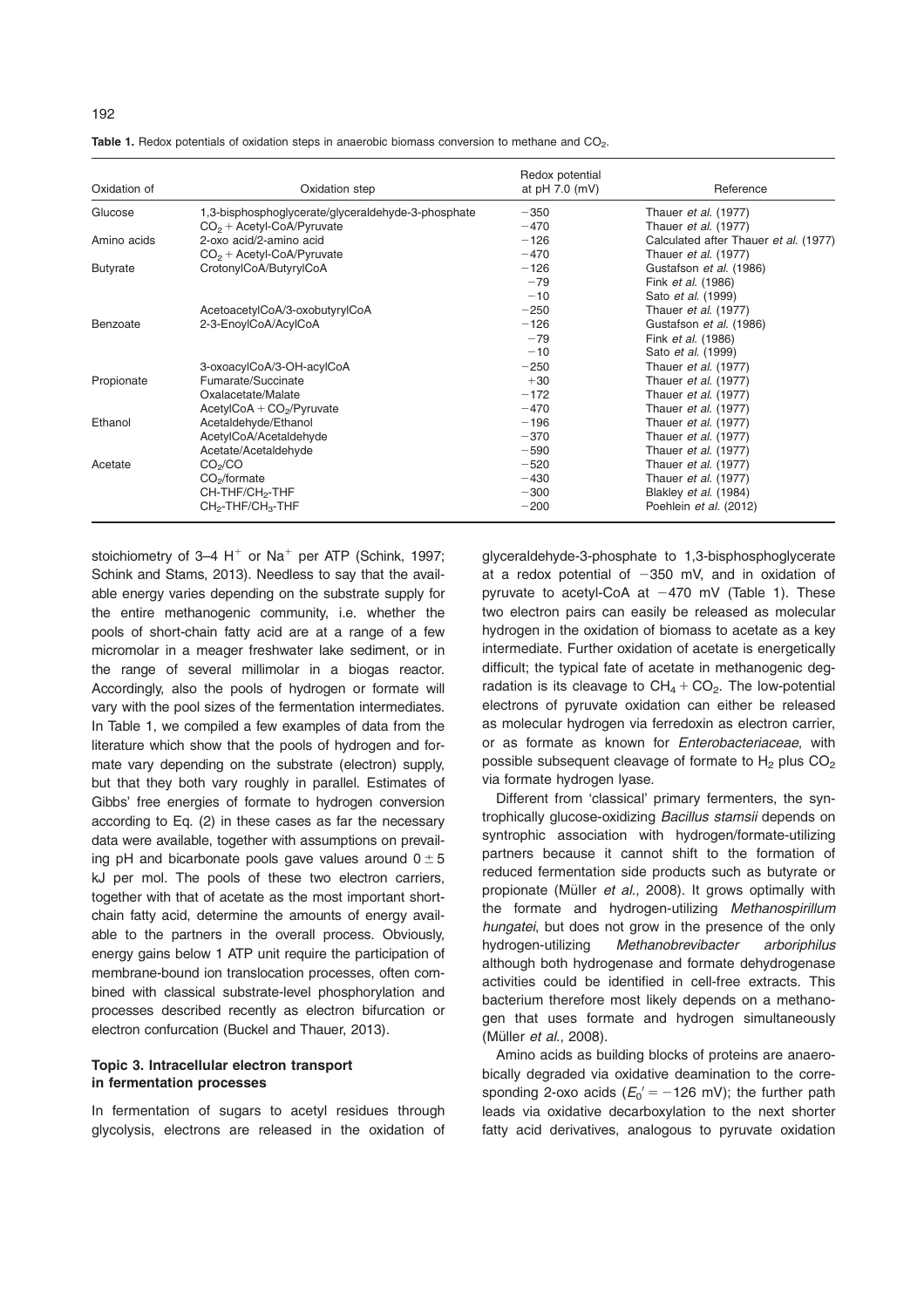

Fig. 3. Redox potentials of the proton/hydrogen pair at various hydrogen partial pressures (solid line) and the bicarbonate/formate pair at 100 mM bicarbonate and various formate concentrations (dashed line) at pH 7.0 and 25°C, in comparison to standard redox potentials of redox reactions of interest in syntrophic oxidation processes.

 $(E_0' = -470 \text{ mV})$ . Subsequent degradation to methane and  $CO<sub>2</sub>$  follows individual pathways, depending on the respective amino acid structure; the energetic problems arising are covered in good approximation in the subsequent treatments of fatty acid degradation.

Syntrophic butyrate oxidation by Syntrophomonas wolfei proceeds through beta oxidation and releases two acetate and two pairs of electrons, either as hydrogen or as formate (McInerney and Wofford, 1992). The standard redox potentials of the two oxidation steps are rather different (Table 1): Oxidation of butyryl-CoA to crotonyl-CoA releases electrons at a comparably positive redox potential, i.e.  $-126$  mV,  $-79$  mV or  $-10$  mV, depending on the literature source (see Table 1). In any case, these redox potentials are substantially more positive than that of the proton/ $H_2$  pair or the CO<sub>2</sub>/formate pair, even at the low concentrations measured in methanogenic sediments or biogas reactors (Fig. 3). The redox potential of the second oxidation step, 3-hydroxybutyryl-CoA to acetoacetyl-CoA, is defined at  $-250$  mV; this is roughly equivalent to hydrogen partial pressures of  $10^{-4}$  to  $10^{-5}$  atm as typically measured in methanogenic habitats. The NADH electrons gained in this oxidation step go to an enzyme complex that can form either hydrogen or formate (Müller et al., 2009; Schmidt *et al.*, 2013). The electrons derived in butyryl-CoA oxidation are transferred through a flavin-containing EtfAB-carrier and a membrane-bound iron-sulfur protein to a formate dehydrogenase complex oriented outwards which produces formate from  $CO<sub>2</sub>$  and external protons, thus using the proton gradient across the membrane to overcome the redox potential shift to free formate (Schmidt et al., 2013). A formate transporter can equilibrate the formate concentrations inside and outside the cell. According to this scheme, formate appears to be the preferred carrier to the methanogenic partner, but formate and hydrogen can be equilibrated by the cytoplasmic formate dehydrogenase/hydrogenase complex. In a parallel study with the same organism, Sieber et al. (2015) found preferential induction of hydrogenases over formate dehydrogenases during syntrophic butyrate oxidation. The different outcome of proteomic analysis of the same organism in two different labs may be partially due to minor differences in growth conditions, different supply with trace metals etc. (McInerney and Schink, unpublished). In a recent study, it was confirmed that both hydrogen and formate can be used alternatively as electron carriers by S. wolfei, and that hydrogen might be the preferred carrier (Crable et al., 2016).

In order to elucidate a possible preference for either formate or hydrogen as electron carriers to the electronscavenging partners cocultivation experiments were set up with different partners. Whereas S. wolfei appears to use both channels alternatively or simultaneously, Syntrophospora bryantii grows optimally with Methanospirillum hungatei which uses both carriers whereas cocultures with the mainly formate-oxidizing Methanobacterium formicicum were slower, and there was no growth at all with the exclusively hydrogen-consuming Methanobrevibacter arboriphilus (Dong et al., 1994a). S. wolfei can grow also with the only hydrogen-oxidizing Methanobrevibacter arboriphilus but only at a lower rate, indicating that it uses both hydrogen and formate simultaneously as carrier channels (McInerney et al., 1979; 1981).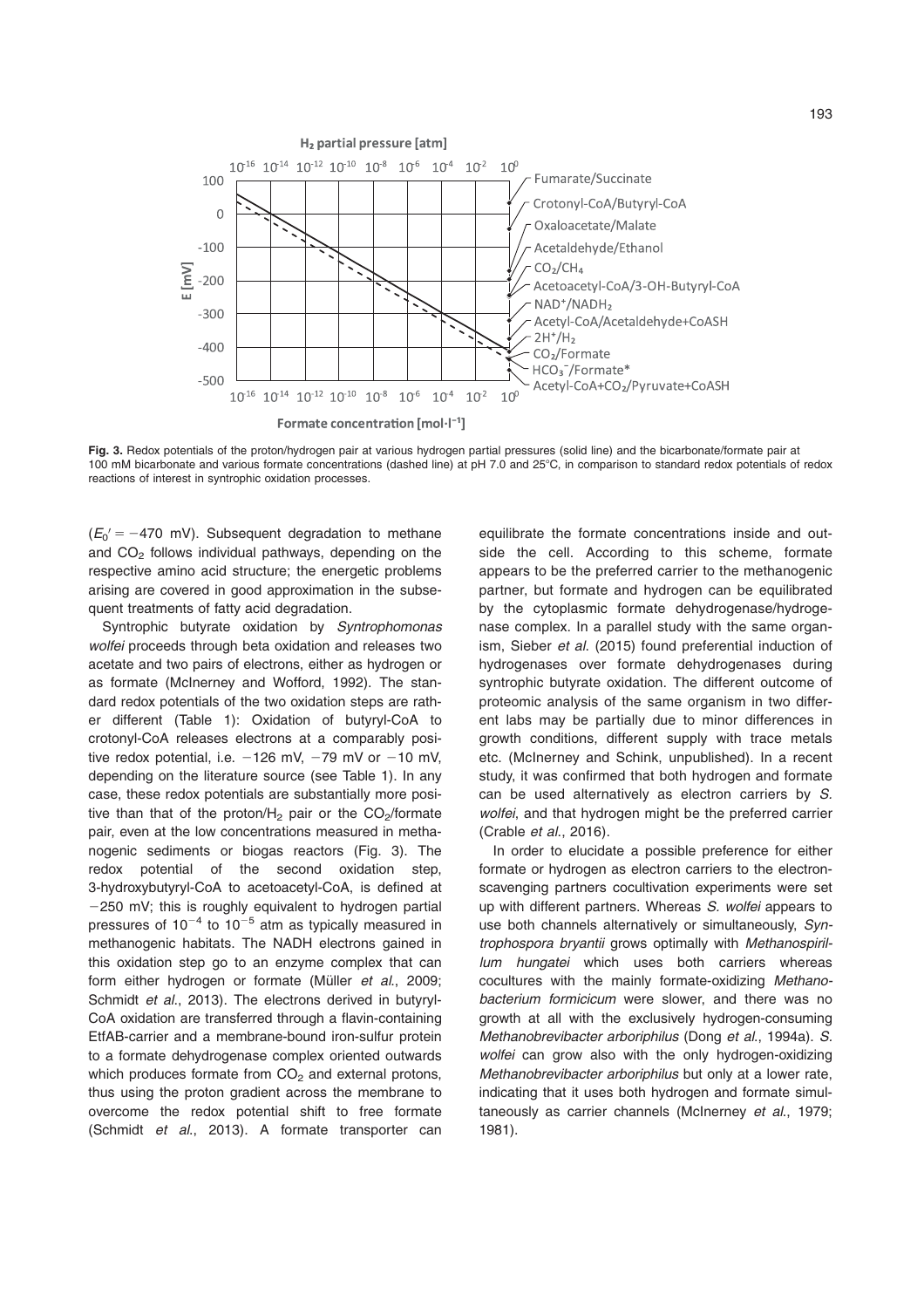In contrast to S. wolfei, Syntrophus aciditrophicus appears to employ in butyrate oxidation a membranebound sodium ion-translocating Rnf complex that can transfer electrons from NADH to ferredoxin at the expense of the proton/sodium motive force (McInerney et al., 2008). These ferredoxin electrons could be combined with those from butyryl-CoA oxidation in a confurcating manner as described for the Bcd/EtfAB-complex in Clostridium kluyveri (Herrmann et al., 2008; Li et al., 2008). Flavin-dependent electron bifurcation or confurcation has been introduced recently as a means of dismutation of electrons from an intermediate redox potential simultaneously to a lower and a higher redox potential, or vice versa (Buckel and Thauer, 2013). Alternatively, the ferredoxin electrons could be released directly as hydrogen or formate by a confurcating hydrogenase or formate dehydrogenase. These suggestions have been derived from genomic and proteomic analysis of S. aciditrophicus but have not yet been substantiated by biochemical studies. The biochemical strategy of S. aciditrophicus may allow more metabolic flexibility than the one employed by S. wolfei which lacks genes for an Rnf complex. Since S. aciditrophicus grows not only with butyrate but also with benzoate and can even use benzoate as an electron acceptor in a dismutating type of fermentation a more complex electron transfer system may be advantageous. In any case, anaerobic benzoate degradation proceeds finally through a  $C_7$ -dicarboxylic acid derivative (3-hydroxypimelyl-CoA) which is oxidized to acetyl-CoA residues via beta oxidation, thus providing the same problems in electron transfer as in butyrate oxidation (see above; Table 1).

In syntrophic oxidation of propionate, three electron pairs have to be released at rather different redox potentials (Table 1). According to our present knowledge based on biochemical and proteomic evidence with Syntrophobacter fumaroxidans and Pelotomaculum thermopropionicum, oxidation of succinate to fumarate requires cytochrome b: quinone oxidoreductase and a periplasmic formate dehydrogenase to release these electrons via energy-dependent reverse electron transport to form primarily formate as external electron carrier (De Bok et al., 2003; Worm et al., 2010; Müller et al., 2010; Worm et al., 2011a,b). The electrons released in oxidation of malate to oxaloacetate and of pyruvate to acetyl-CoA may be transferred via NADH and ferredoxin to a confurcating hydrogenase. This enzyme type was first described for Thermotoga maritima and allows to combine electrons of higher and lower redox potential in hydrogen formation at an intermediate potential (Schut and Adams, 2009). Thus, present evidence indicates that the electrons from succinate oxidation and those from the other two oxidation steps go separate ways, the first ones via formate and the others via hydrogen,

to the methanogenic partner. Earlier studies indicated that interspecies formate transfer is an essential means of electron transfer in syntrophic propionate degradation (Dong et al., 1994b; Dong and Stams, 1995). Starvation of S. fumaroxidans for tungsten impaired propionate transformation rates in methanogenic cocultures, indicating that the tungsten-containing formate dehydrogenase played an essential role in this process (Plugge et al., 2009). Alternatively, also a confurcating formate dehydrogenase could deliver the electrons from NADH and from ferredoxin as formate to the partner organism. Oxidation of formate with simultaneous reduction of protons to hydrogen and vice versa has been shown in cell suspensions of S. fumaroxidans (Stams and Dong, 1995), indicating that also this bacterium can equilibrate these two electron carrier pools.

Although syntrophic ethanol oxidation was the first process of this kind described in the literature its biochemistry has not been understood in detail yet. Since the so-called 'S-strain' isolated from 'Methanobacillus omelianskii<sup>'</sup> (Bryant et al., 1967) has been lost work towards an elucidation of the biochemistry of syntrophic ethanol oxidation has concentrated on Pelobacter carbinolicus and Pelobacter acetylenicus (Schink, 1984; 1985) which both oxidize ethanol in syntrophic association with Methanospirillum hungatei and can be grown in pure culture with acetaldehyde precursors such as acetylene or acetoin, or even with acetaldehyde itself, which all are dismutated to ethanol and acetate (Schmidt et al., 2014). In these bacteria, ethanol is oxidized to acetaldehyde by an NAD-dependent alcohol dehydrogenase. For oxidation of acetaldehyde, there are three enzymes available that are all induced during ethanol oxidation, a tungsten-containing acetaldehyde:ferredoxin oxidoreductase and a molybdenum-containing isoenzyme, both forming acetate as product. The molybdenum-dependent acetaldehyde dehydrogenase is formed only under tungsten limitation. Apart from these enzymes, there is an NAD-dependent acetaldehyde dehydrogenase forming acetyl-CoA. Proteomic analysis also indicated the presence of confurcating hydrogenases and formate dehydrogenases which were expressed constitutively and are probably involved in interspecies electron transfer. If both acetaldehydeoxidizing enzyme systems are actively involved in the overall process, electrons are released at three different redox potentials (Table 1). The mentioned confurcating formate dehydrogenase and hydrogenase may play key roles in this process (N. Müller, unpublished). In cocultures with M. hungatei, both hydrogen and formate were measurable at concentrations corresponding to redox potentials of  $-358$  mV and  $-366$  mV respectively (Schmidt et al., 2014). These numbers are close to the mean value of the redox potentials of the electron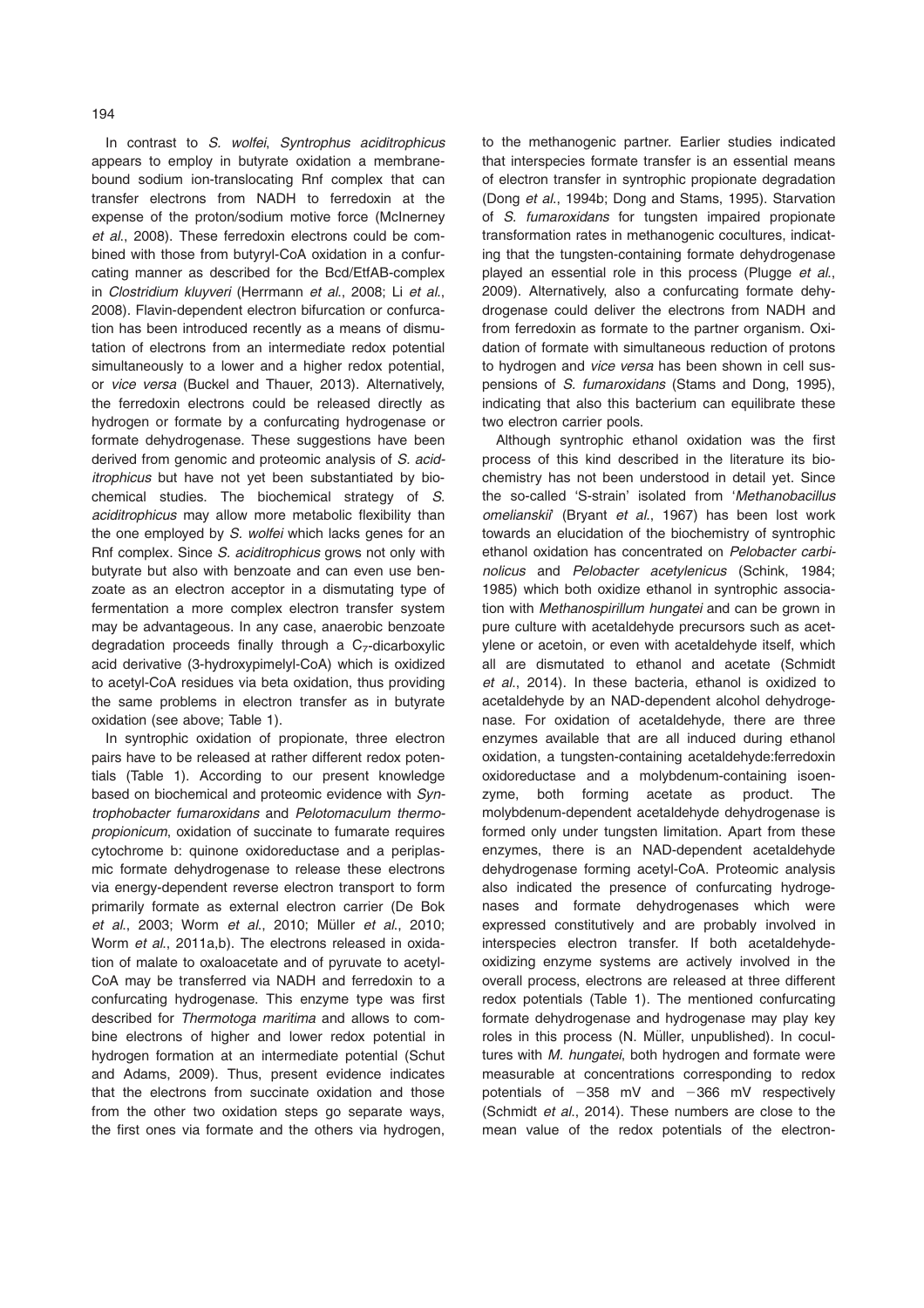releasing steps in ethanol oxidation (Table 1). As the measured pool sizes of hydrogen and formate indicate, both electron carriers are used in this syntrophic culture simultaneously and at equal redox potentials.

Syntrophic oxidation of acetate plays an essential role in methanogenesis at temperatures higher than  $50^{\circ}$ C, and also at enhanced ammonia concentrations (beyond 1 g NH<sub>3</sub>-N  $\cdot$  l<sup>-1</sup>; i.e. ca. 70 mM; Moestedt *et al.*, 2016). The pathway of syntrophic acetate oxidation appears to be a reversal of the Wood-Ljungdahl pathway of homoacetogenesis (Schnürer et al., 1997; Hattori et al., 2005). According to its genome analysis, Thermacetogenium phaeum contains a formate hydrogen lyase complex as well as three further formate dehydrogenases and three hydrogenases, but no cytochromes and no Rnf complex (Oehler et al., 2012) whereas the mesophilic Tepidanaerobacter acetatoxydans contains hydrogenases and an Rnf-complex but no formate dehydrogenase or  $F_1F_O$ ATPase (Müller et al., 2015). Thus, the energy metabolism of these two types of syntrophic acetate oxidizers may be organized in slightly different ways. The redox potentials of the oxidation steps in the reversed Wood-Ljungdahl pathway are again rather different (Table 1). The comparably 'positive' electrons of methyltetrahydrofolate oxidation may find their way to hydrogen or formate via confurcation with low-potential electrons from CO or formate oxidation, but reliable biochemical studies on these processes are lacking so far. Formate appears as a free intermediate in this pathway and can be released directly as an electron carrier to the partner organism rather than being oxidized to  $CO<sub>2</sub>$ ; this may explain why T. acetatoxydans can run this metabolism without a formate dehydrogenase enzyme.

Beyond formate and hydrogen, also other carriers have been discussed through the recent years to transfer electrons between syntrophic partners. Based mainly on studies on extracellular electron transfer to iron oxides, humic acid analogs such as anthraquinone disulfonate (Lovley et al., 1998), activated carbon and biochar (Liu et al., 2012; Chen et al., 2014) and various iron oxides (Kato et al., 2012; Viggi et al., 2014; Zhou et al., 2014) have proven to enhance interspecies electron transfer. Moreover, a cystine/cysteine and a polysulfide/sulfide cycle were found to transfer electrons in laboratory cocultures of Geobacter sulfurreducens and Wolinella succinogenes (Kaden et al., 2002). Last but not least, there is even evidence of direct electron transfer between syntrophic partners, either via direct interspecies electron transfer (Shrestha et al., 2013; Rotaru et al., 2014a, b; Li et al., 2015), or via intercellular electrically conductive pili, so-called nanowires (Shresta and Rotaru, 2014). In all these cases, be it defined cocultures or undefined enrichments or digestor contents, a substantial increase of interspecies electron transfer

was observed upon carrier addition. For a critical assessment of these observations, one has to keep in mind that the majority of these electron carriers have standard redox potentials of  $-200$  mV and higher. If iron oxides such as ferrihydrite ( $E_0' = -100$  to +100 mV) or humic compounds  $(E_0' = -200$  to  $+300$  mV; Straub et al., 2001) are to act as terminal acceptors, the entire electron freight of organic matter oxidation can be transferred through such carriers. On the other hand, coupling interspecies electron transfer to methanogenesis requires a sufficiently low redox potential: the redox couple CO<sub>2</sub>/CH<sub>4</sub> has an  $E_0' = -244$  mV; if we leave a minimum amount of energy for the methanogens for their own ATP supply, electrons have to be delivered by the partner at an average  $E_0'$  of  $-270$  mV. If part of the electron transfer to methanogenesis proceeds through anthraquinone disulfonate ( $E_0' = -184$  mV), humic substances or ferrihydrite, a substantial further part of electrons has to be delivered through other carriers at lower redox potential, e.g. hydrogen or formate, to secure a sufficient energy supply for the methanogens. It should be noted at this point that some iron oxides such as goethite, hematite or magnetite have redox potentials  $E_0'$  of  $-274$ ,  $-287$ , and  $-314$  mV (Straub *et al.*, 2001) which would be sufficiently low to cover the energetical needs of the methanogens.

Direct interspecies electron transfer from cell to cell or via electroconductive pili requires close spatial associations between the partners involved. This is easily conceivable for methanogenic communities growing slowly in a stable environment such as a lake sediment. In technical settings such as sewage digestors, biogas reactors etc. which undergo intensive mixing, interspecies electron transfer is achieved probably much more efficiently by diffusive electron carriers such as hydrogen or formate. It is interesting to note in this context that all classical enrichments for syntrophic fatty acid- or alcohol-oxidizing cultures cooperate via hydrogen or formate transfer, and that other forms of interspecies electron transfer have been observed so far either in nondefined enrichments that were supplied with external carriers, or in artificially constructed cocultures.

#### Topic 4. Formate and hydrogen equilibria

If we calculate the redox potentials of formate oxidation at various formate concentrations and compare them with those of hydrogen at various pressures it turns out that  $10^{-6}$  M formate corresponds to a hydrogen partial pressure of  $10^{-5}$  atm or 10 ppm (Fig. 3). This calculation is based on an assumed bicarbonate concentration of 0.1 M which is roughly representative of bicarbonate concentrations in lake sediments (50–100 mM), growth media (20–50 mM), and biogas reactors (200–400 mM).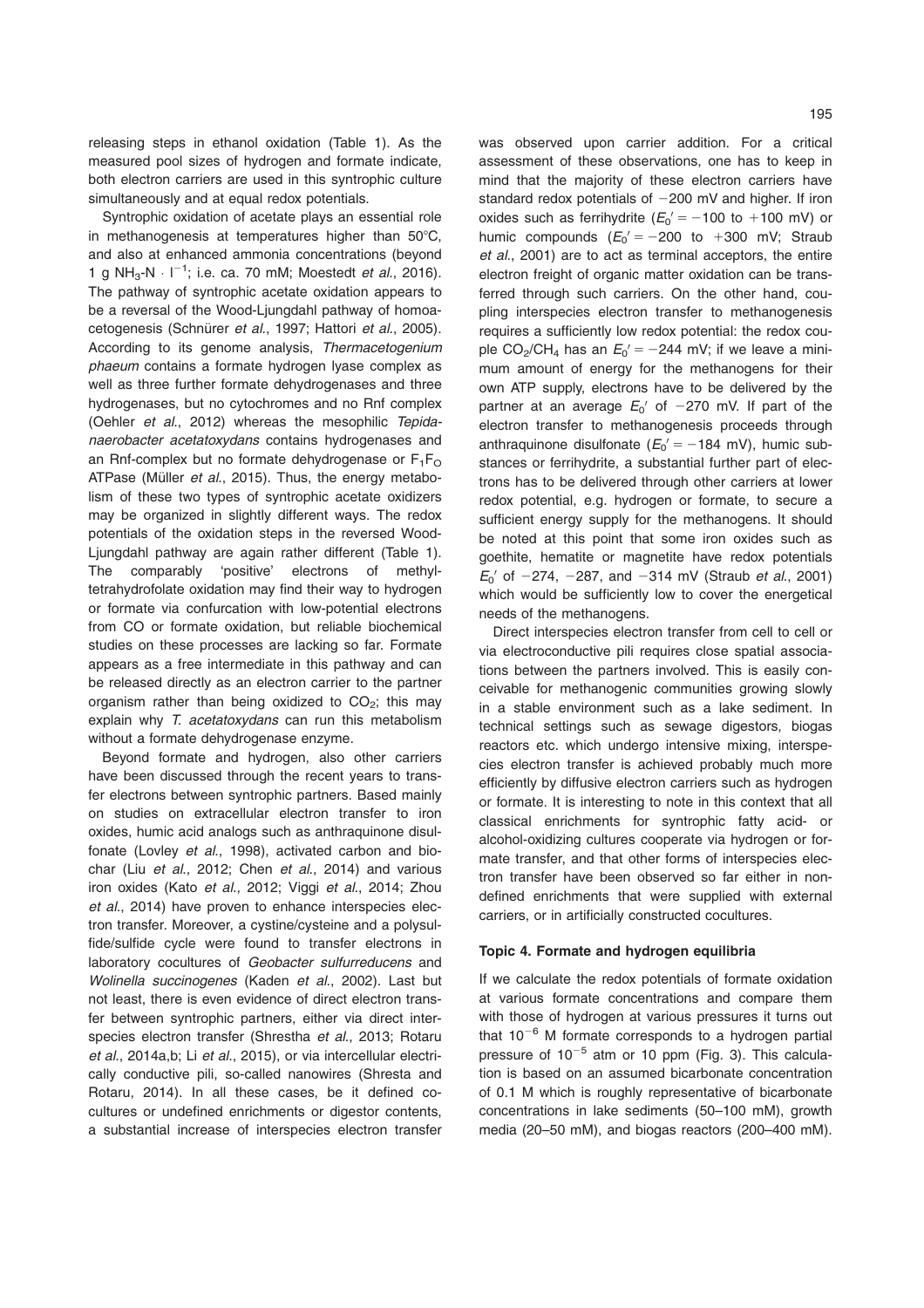| Type of habitat                                                | Substrate                                     | $H_2$ (ppm)   | Formate<br>$(\mu M)$ | Acetate<br>(mM) | Reference                   |
|----------------------------------------------------------------|-----------------------------------------------|---------------|----------------------|-----------------|-----------------------------|
| Lake Mendota sediment                                          |                                               | $30 - 40$     | n. d.                | 0.032           | Conrad et al. (1986)        |
| Fen soil slurry (pH 4.5)                                       | Formate pulses                                | 1000          | ca. 5000             | 20              | Hunger et al. (2011)        |
| Lab reactor                                                    | Sucrose                                       | 3000          | 2000-3000            | 7               | Pauss et al. (1990)         |
| Chemostat, defined coculture<br>Desulfovibrio/Methanospirillum | Lactate                                       | 30 000-40 000 | $100 - 300$          | 28              | Meyer <i>et al.</i> (2013)  |
| Sewage sludge                                                  |                                               | 270           | n. d.                | 0.36            | Conrad et al. (1986)        |
| Sewage sludge                                                  |                                               | 44            | 10                   | 10              | Montag and Schink (2016)    |
| Biogas reactor                                                 | Maize silage $+$ cow manure                   | $10 - 20$     |                      | 0.2             | Montag and Schink (2016)    |
| Biogas reactor (high ammonia<br>content, ca. 300 mM)           | Maize silage, cow manure<br>$+$ chicken feces | 30            | 11                   | 10              | Montag and Schink (2016)    |
| Biogas reactor + high load of Glucose                          | Maize silage $+$ cow manure                   | 48            | 52                   | 75.7            | Montag and Schink, unpubl.* |
| Biogas reactor $+$ high load of Urea                           | Maize silage $+$ cow manure                   | 23            | 350                  | 18.1            | Montag and Schink, unpubl.* |

Table 2. Pools of hydrogen, formate, and acetate in natural habitats, bioreactors and defined co-cultures. \* Unpublished results from the

Table 2 summarizes pool sizes of hydrogen and formate in a variety of natural and man-made microbial communities. According to Table 2, the pools of hydrogen (3000 ppm) and formate (2000–3000  $\mu$ M) in a lab reactor fed with sucrose are not exactly in thermodynamic equilibri-

um but leave an energy gap of about 6 kJ per mol

authors' lab, Methods according to Montag and Schink (2016).



Fig. 4. Ratios of formate and hydrogen reached in (a) a cell suspension of Acetobacterium woodii or (b) biogas reactor digest after incremental formate additions. The calculated Gibbs' free energies after equilibration (30 min reaction time each) were  $-3.0$  kJ per mol (A. woodii, OD 6.8, 30°C, pH 7.8) and  $-5.7$  kJ per mol (biogas reactor digest  $(40^{\circ}$ C, pH 8.0).

(Pauss et al., 1990). The same applies to a defined chemostat coculture of Desulfovibrio vulgaris and Methanococcus maripaludis fed with lactate, thus reflecting a slight imbalance between both pools which most likely is associated with a higher preference for hydrogen of the syntrophic methanogen (Meyer et al., 2013). Also biogas reactor contents studied during 'normal' operation and in stress situations of excess sugar or urea feeding exhibited hydrogen and formate concentrations that were more or less energetically equivalent.

In defined cultures, formate-to-hydrogen ratios can differ from the expected values. To examine this problem on a broader basis, we measured formate-to-hydrogen conversion equilibria with two different bacteria. The carbon dioxide reductase of Acetobacterium woodii has been described to interconvert both reactants until thermodynamic equilibrium is reached (Schuchmann and Müller, 2013). We reexamined this claim with cell suspensions of this bacterium and could confirm it at least for formate conversion to hydrogen (Fig. 4a). In the opposite direction, the phase transfer of hydrogen from the gas phase to the aqueous phase at low partial pressure turned out to be a major kinetic obstacle for such measurements. A similar situation was observed with biogas reactor digest (Fig. 4b) indicating that in such complex microbial communities the pools of formate and hydrogen tend to reach a thermodynamic equilibrium.

In similar experiments, we measured and calculated hydrogen and formate equilibria also with cell suspensions and cell-free extracts of Escherichia coli (Table 3). Depending on whether  $HCO_3^-$  or  $CO_2$  was used for calculation, reaction enthalpies ranged from  $-8.1$  to  $-16.3$ kJ per mol, indicating that this part of the reaction energy was not exploited (Table 3). Other authors demonstrated hydrogen production from formate with purified formate hydrogenlyase of E. coli (Pinske and Sargent, 2016). Here, 15.7 mM formate was added to the purified enzyme in the reaction chamber of a hydrogen-sensing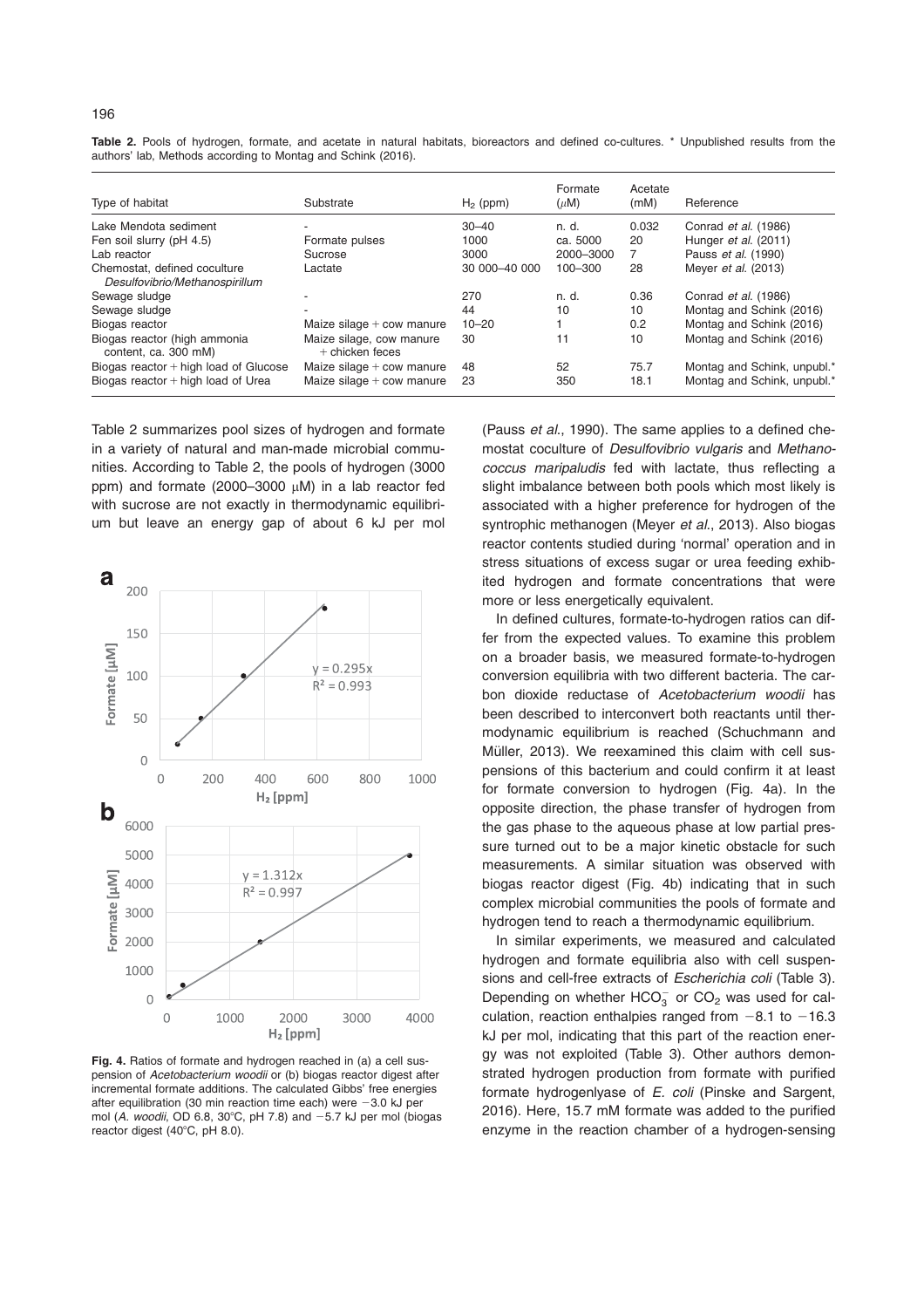Table 3. Reaction enthalpies of formate-to-hydrogen conversion calculated from equilibrium concentrations of formate and hydrogen in experiments with dense cell suspensions or cell-free extracts of Escherichia coli. Shown are mean values and standard deviations of  $n = 3$ .

|                   | Initial concentration<br>formate [mM] | Final concentration<br>formate [mM] | Final $H_2$ partial<br>pressure [ppm] | $\Delta G'$ (HCO <sub>3</sub> )<br>[kJ per mol] | $\Delta G'$ (CO <sub>2</sub> )<br>[kJ per mol] |
|-------------------|---------------------------------------|-------------------------------------|---------------------------------------|-------------------------------------------------|------------------------------------------------|
| Cell suspension   |                                       | $0.9 \pm 0.1$                       | $284.3 \pm 38.6$                      | $-14.3 \pm 0.3$                                 | $-8.1 \pm 0.3$                                 |
|                   | 0.5                                   | $0.6 \pm 0.2$                       | $128.7 \pm 35.8$                      | $-15.0 \pm 1.8$                                 | $-8.8 \pm 1.8$                                 |
| Cell-free extract | 0.5                                   | $0.4 \pm 0.2$                       | $84.7 \pm 7.5$                        | $-16.3 \pm 3.0$                                 | $-8.6 \pm 1.3$                                 |

E. coli K12 strain MG1655 was grown anaerobically with 10 mM glucose and 0.05% yeast extract for 5 h at 30°C in non-reduced freshwater medium (Widdel et al., 1983). Cells were washed three times with a three fold volume of potassium phosphate buffer (50mM, pH 7.5). The cell suspension was adjusted to an OD<sub>600</sub> of 6 or 1 and kept on ice until further use. The gas phase of the cell suspension was exchanged under stirring by applying vacuum and then flushing with a mixture of  $N_2/CO_2$  (80%/20%) three times. The cell suspension was equilibrated to 30°C and the experiment was started by adding formate to a start concentration of 500 µM or 1000 µM respectively. To prepare cell free extract, the cells were opened by three times passing through an anoxic French press (Schmidt et al., 2013) and cell debris was removed by centrifuging for 5 min at 11 300g. The gas phase of the CFE was exchanged against N<sub>2</sub>/CO<sub>2</sub> (80%/20%) as explained above. Different volumes (100–300 µL) of the CFE were added to 2 mL of 50 mM potassium phosphate buffer pH 7.5 with 3 mM DTT. The experiment was carried out as described above. Formate samples of start and end point were analyzed by HPLC according to Montag and Schink (2016). Hydrogen formation was monitored with a reductive gas chromatograph as described by Montag and Schink (2016).

Clark electrode and maximal production of around 600 nmol hydrogen in 1.7 ml volume was observed, with a final formate concentration of 14.9 mM. The final concentrations of formate, hydrogen, and  $CO<sub>2</sub>$  (calculated from the consumed formate) were 14.9 mM, 353  $\mu$ M and 840 µM respectively (Pinske and Sargent, 2016). From these values and the standard Gibbs' free reaction energy of  $-3.4$  kJ per mol (Eq. (1)) we calculated a remaining reaction enthalpy of -30.2 kJ per mol. Assuming that equal amounts of hydrogen and  $CO<sub>2</sub>$  were produced from 840  $\mu$ M consumed formate, the reaction enthalpy changes to  $-28$  kJ per mol. Values for reaction enthalpies always vary depending on the assumed parameters, however, we never observed values for E. coli formate hydrogenlyase that were close to  $\Delta G = 0$ , which would be a prerequisite for the reaction equilibrium. Formate hydrogenlyase of E. coli has a rather low substrate affinity for formate, with a  $K<sub>m</sub>$  value of 26 mM (Axley and Grahame, 1991). This low substrate affinity could explain why formate-to-hydrogen ratios in anaerobic cultures of E. coli are often not balanced. The enzyme has probably not evolved to exploit the complete reaction energy as it solely serves as a pHregulating enzyme at high formate concentrations. Although the enzyme is membrane-associated there is no indication that formate oxidation is coupled to proton translocation across the membrane, and hence it probably does not conserve energy (Pinske and Sargent, 2016), different from the formate-oxidizing system of Thermococcus onnurineus (Lim et al., 2012; see below).

In syntrophic associations, secondary fermenting microorganisms need to be metabolically flexible to be prepared for changing environmental conditions, i. e. the extinction or the emergence of a hydrogen- or formatescavenging partner organism, as suggested for the amino acids oxidizing Eubacterium acidaminophilum (Zindel et al., 1988; Graentzdoerffer et al., 2003). Therefore,

these organisms have to provide enzyme systems to allow them to switch quickly between formate and hydrogen production, or to metabolically link the pools of formate and hydrogen at low concentration. Such an enzyme system is the formate dehydrogenase of Eubacterium acidaminophilum which obviously links formate oxidation to hydrogen production and vice versa, thus representing a simple type of formate hydrogen lyase (Graentzdoerffer et al., 2003). Similar enzymes in Syntrophomonas wolfei or Pelobacter acetylenicus may act in a similar manner. On the other hand, production of formic acid by E. coli during mixed acid fermentation leads to a pH decrease of the growth medium, especially when the culture reaches stationary phase (Pinske and Sargent, 2016). E. coli can compensate this effect by expressing formate hydrogen lyase which oxidizes formate and transfers electrons to protons to form hydrogen as a final product (Pinske and Sargent, 2016). Due to its low formate affinity, the conversion of formate to hydrogen plus  $CO<sub>2</sub>$  by this enzyme is kinetically rather than energetically limited. Thus, the primary functions of formate-to-hydrogen converting enzyme systems depend on the ecology and physiology of the respective organism.

These findings give rise to the question whether it is possible at all to use formate and hydrogen pool sizes to draw general conclusions on the observed ecosystem. Thermodynamic calculations could potentially help to understand whether formate-to-hydrogen conversion in an observed system has an energy-conserving purpose or can be attributed to secondary metabolism reactions such as pH regulation. Other than that, complex microbial communities can exhibit numerous causes of a shift of the formate-to-hydrogen ratio, and other metabolites such as methane and acetate have to be considered as well. Especially biogas reactors underly temporal discontinuities depending on the feeding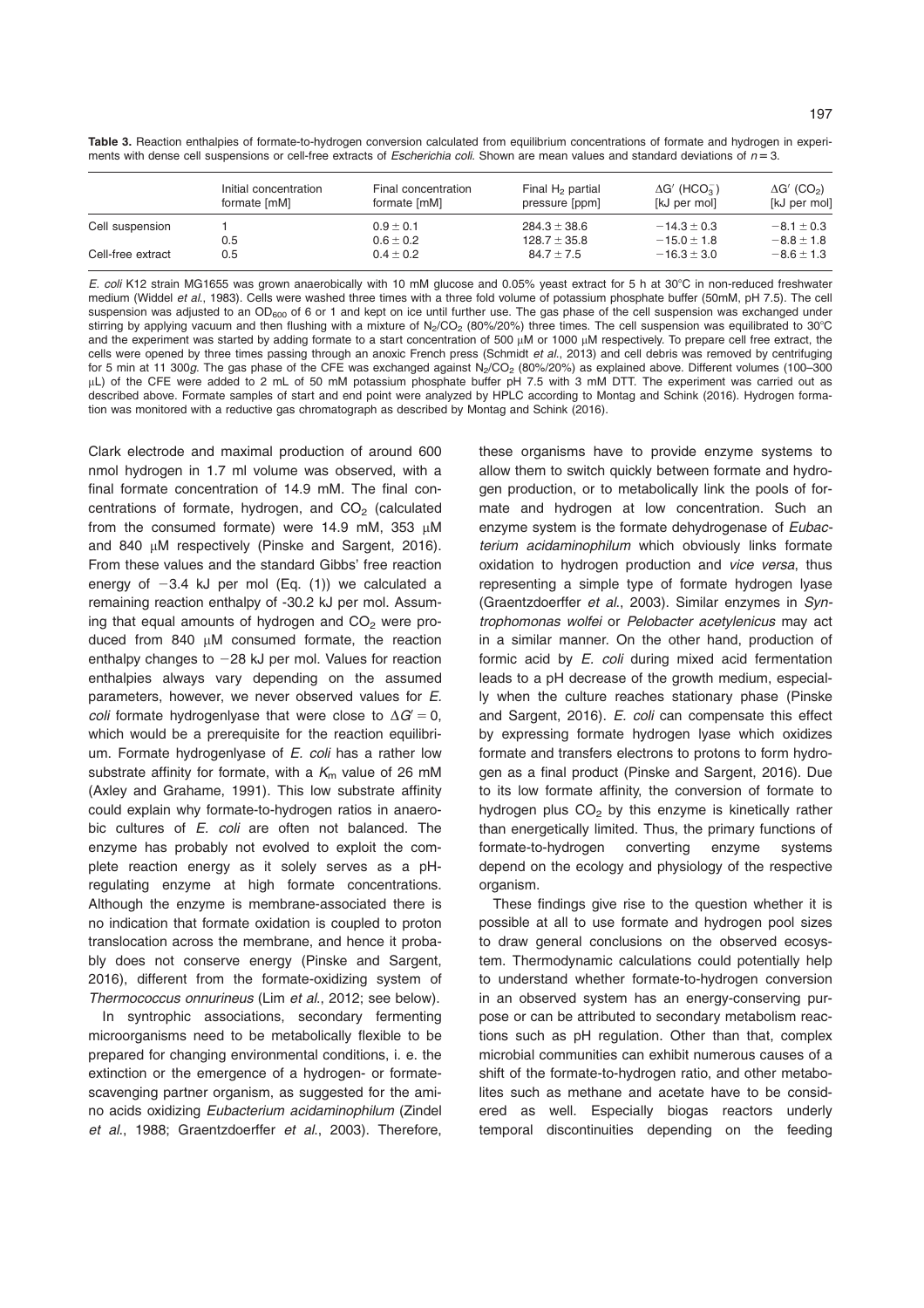rhythm and the mode of mixing. Insufficient mixing may cause spatial inhomogeneities also at the microscale and may raise questions towards the applicability of bulk pool size measurement results for an energetic assessment of microbial interactions at small scale in general (Pauss and Guiot, 1993). At least for the biogas reactor digest documented in Fig. 4b, we can state that formate and hydrogen pools tend to reach thermodynamic equilibrium.

# Topic 5. Formate fermentation to  $H_2 + \text{HCO}_3^-$ , an energetically feasible basis for life?

Can the conversion of formate to  $H_2 + HCO_3^-$  sustain microbial growth? As shown above, the reaction of formate to  $H_2 + HCO_3^-$  at neutral pH is nearly at thermodynamic equilibrium and even slightly endergonic  $(+1.3 \text{ kJ})$ per mol, equation (2)). Microbial life requires a minimum amount of about  $15 - 20$  kJ per mol reaction to maintain a charged cytoplasmic membrane and, with this, to synthesize ATP (Schink, 1997; Schink and Stams, 2013). With a sufficiently high activity difference between formate and hydrogen (e.g. formate at 10 mM,  $H_2$  at 10<sup>-4</sup> atm) conditions can be established in the laboratory that could supply sufficient energy for an energy metabolism based on this reaction. In 2008, Dolfing et al. (2008) showed microbial growth of two cocultures, a mesophilic and a thermophilic one, which both grew essentially by conversion of formate to methane with hydrogen as an intermediate. The authors concluded that the first organism in the respective cocultures grew by conversion of formate to hydrogen, and they also provided a metabolic scheme for charge separation by such a metabolism with an externally oriented formate dehydrogenase and an internally oriented hydrogenase. Nonetheless, growth was documented only for the cocultures, not for the first organism in the respective cultures, and it remains unclear whether this organism really obtains energy from the conversion of formate to hydrogen.

In a further study, the thermophilic archaeon Thermococcus onnurineus was shown to be able to grow with formate in pure culture at  $80^{\circ}$ C, forming hydrogen as the only reduced product (Kim et al., 2010). The energetic situation of this organism during this cultivation was calculated to shift from  $-20$  kJ per mol to  $-8$  kJ per mol (Kim et al., 2010; Lim et al., 2012). The bacterium contains a Na<sup>+</sup>-dependent ATPase, a Na<sup>+</sup>/H<sup>+</sup> antiporter module as well as a membrane-bound formate dehydrogenase and a membrane-bound hydrogenase. According to the authors' interpretation, formate dehydrogenase and hydrogenase together establish a proton gradient across the membrane which is translated into a sodium ion gradient which finally drives ATP synthesis (Lim et al., 2014). It has to be emphasized

that at 80°C the conversion of formate to  $H_2$  and bicarbonate is by 3.5 kJ per mol more exergonic than under standard conditions (see Fig. 2). Moreover, organisms like T. onnurineus have been isolated from hydrothermal vents which release, among others, formate at millimolar concentrations (Schrenk et al., 2013). Under these specific conditions, this unusual life style appears to be possible and energetically favorable. Whether formate conversion to hydrogen plus bicarbonate or  $CO<sub>2</sub>$  can sustain microbial life also in other anoxic environments remains still to be elucidated.

In the previous section, the possibility was briefly discussed that E. coli can couple formate hydrogenlyase activity to proton translocation. It was demonstrated earlier that membrane vesicles of anaerobically grown E. coli cells generate a membrane potential upon addition of formate (Hakobyan et al., 2005). Other authors discussed the possibility that due to its membrane association, formate hydrogenlyase of E. coli might translocate protons across the membrane, and they considered it likely that even if being rudimentary in  $E$ . coli, this enzyme could be an evolutionary leftover from ancient microorganisms that lived at hydrothermal vents (McDowall et al., 2014). After the hypothetical 'minimum energy quantum' for microbial life has been decreased slowly from  $-20$  kJ (Schink, 1997) to about  $-10$  kJ per mol (Spahn et al., 2015; Lever et al., 2015) the conditions for sustaining sufficient energy for microbial life by this reaction may become easier to achieve. Nonetheless, numerous anaerobic bacteria contain enzymes such as carbon dioxide reductase (Schuchmann and Müller, 2013) or similar enzymes like the hydrogenase/ formate dehydrogenase complexes in syntrophic butyrate or ethanol-oxidizing bacteria. These enzymes are known to equilibrate the pools of formate and hydrogen and, with this, annihilate the chances for growth by formate-dependent hydrogen production in mixed microbial communities. That formate and hydrogen pools are quickly being equilibrated also in a natural environment has been shown recently for the microbial communities present in a methane-emitting slightly acidic fen (Hunger et al., 2016).

#### **Conclusions**

Although simultaneous measurements of hydrogen and formate pools in methanogenic environments are scarce the evidence at hand from published and unpublished work suggests that both pools are energetically basically equivalent, at least in sewage sludge and biogas reactors. Transient disequilibria may arise with feeding imbalances. For secondary fermenting processes, this means that electron transfer to syntrophic partner organisms, e.g. methanogens, can use either carrier system or both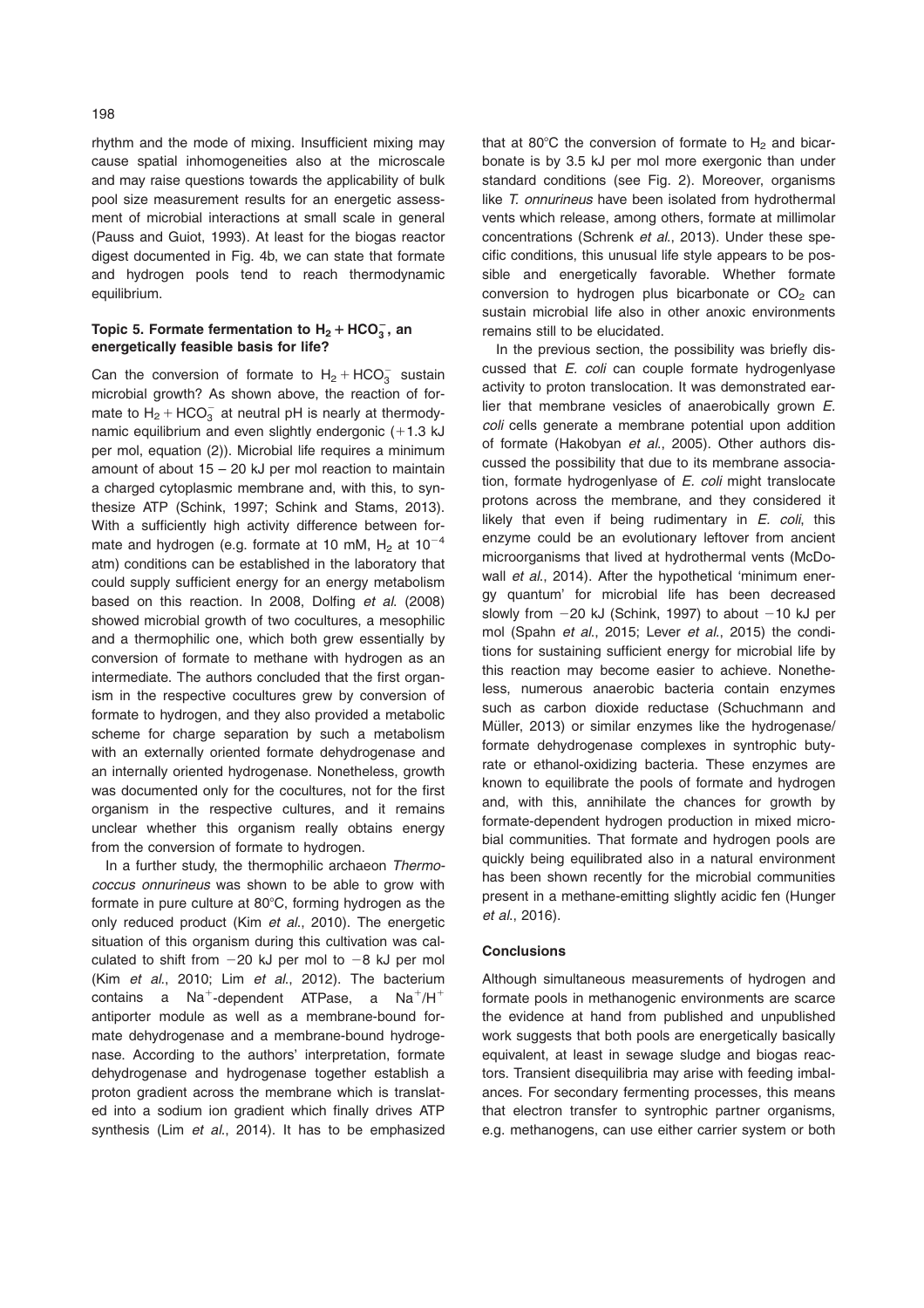together simultaneously, and that the electron consumer has no specific advantage from using either carrier exclusively. Hydrogen pools in biogas reactors, even if not always in perfect equilibrium with the formate pool, may still provide a reliable measure of the electron availability, indicating whether the capacity of electron utilizers in such a system is sufficient. Such methanogenic communities typically do not provide metabolic niches for energy conservation by conversion of formate to hydrogen and bicarbonate. An exception in this respect are microbes living at thermal vents under conditions of high formate concentration and low hydrogen pressure where a biochemical apparatus for exploitation of this small energy potential could evolve.

#### Acknowledgements

The authors want to thank Alfons Stams and Caroline Plugge for providing unpublished information on syntrophic propionate oxidation, Wolfgang Buckel for advice regarding energetics of anaerobic redox reactions, Luise Schink for a helpful idea towards formate oxidation energetics, and Dirk Oehler, Alexander Schmidt, and David Schleheck for constructive suggestions in the broader field of syntrophic interactions. Work in the authors' lab was supported by the Deutsche Forschungsgemeinschaft, Bonn-Bad Godesberg, and by the Bundesministerium für Bildung and Forschung in its research program BioPara: Sekundäre Gärungen, grant No. 03SF0421E.

Conflict of interest: The authors declare no conflict of interest.

### References

- Adams, M.W.W., Mortenson, L.E., and Chen, J.S. (1980) Hydrogenase. Biochim Biophys Acta 594: 105–176.
- Andreesen, J.R., and Makdessi, K. (2008) Tungsten, the surprisingly positively acting heavy metal element for prokaryotes. In Incredible Anaerobes: From Physiology to Genomics to Fuels. Wiegel, J., Maier, R. J., Adams, M. W. W. (eds.). Book Series: Ann NY Acad Sci 1125: 215– 229.
- Axley, M.J., and Grahame, D.A. (1991) Kinetics for formate dehydrogenase of Escherichia coli formate-hydrogenlyase. J Biol Chem 266: 13731–13736.
- Blakley, R.L., Benkovic, S.J., and Whitehead, V.M. (1984) Folates and Pterins: Chemistry and Biochemistry of Folates. Wiley, New York.
- Boone, D.R., Johnson, R.L., and Liu, Y. (1989) Diffusion of the interspecies electron carriers  $H_2$  and formate in methanogenic ecosystems, and implications in the measurement of  $K_M$  for H2 or formate uptake. Appl Environ Microbiol 55: 1735–1741.
- Boone, D.R., and Bryant, M.P. (1980) Propionate-degrading bacterium, Syntrophobacter wolinii sp. nov. gen. nov. from methanogenic ecosystems. Appl Environ Microbiol 40: 626–632.
- Buckel, W., and Thauer, R.K. (2013) Energy conservation via electron bifurcating ferredoxin reduction and proton/

Na+ translocating ferredoxin oxidation. Biochim Biophys Acta 1827: 94–113.

- Bryant, M.P., Wolin, E.A., Wolin, M.J., and Wolfe, R.S. (1967) Methanobacillus omelianskii, a symbiotic association of two species of bacteria. Arch Microbiol 59: 20–31.
- Chen, S., Rotaru, A.E., and Shrestha, P.M. (2014) Promoting interspecies electron transfer with biochar. Sci Rep 4: 5019.
- Conrad, R., Schink, B., and Phelps, T.J. (1986) Thermodynamics of  $H_2$ -consuming and  $H_2$ -producing metabolic reactions in diverse methanogenic environments under in situ conditions. FEMS Microbiol Ecol 38: 353-360.
- Crable, B.R., Sieber, J.R., Mao, X., Alvarez-Cohen, L., Gunsalus, R., Loo, R.R.O., Nguyen, H., and McInerney, M.J. (2016) Membrane complexes of Syntrophomonas wolfei involved in syntrophic butyrate degradation and hydrogen formation. Front Microbiol 7: Article Number 1795. doi:10.3389/fmicb.2016.01795.
- De Bok, F.A.M., Hagedoorn, P.L., Silva, P.J., Hagen, W.R., Schiltz, E., Fritsche, K., and Stams, A.J.M. (2003) Two W-containing formate dehydrogenases (CO2-reductases) involved in syntrophic propionate oxidation by Syntrophobacter fumaroxidans. Eur J Biochem 270: 2476–2485.
- Dolfing, J., Jiang, B., Henstra, A.M., Stams, A.J.M., and Plugge, C.M. (2008) Syntrophic growth on formate: a new microbial niche in anoxic environments. Appl Environ Microbiol 74: 6126–6131.
- Dong, X., and Stams, A.J.M. (1995) Evidence for  $H_2$  and formate formation during syntrophic butyrate and propionate degradation. Anaerobe 1: 35-39.
- Dong, X., Plugge, C.M., and Stams, A.J.M. (1994b) Anaerobic degradation of propionate by a mesophilic acetogenic bacterium in co- and triculture with different methanogens. Appl Environ Microbiol 60: 2834-2838.
- Dong, X., Cheng, G., and Stams, A.J.M. (1994a) Butyrate oxidation by Syntrophospora bryantii in coculture with different methanogens and in pure culture with pentenoate as electron acceptor. Appl Microbiol Biotechnol 42: 647–652.
- Fink, C.W., Stankovich, M.T., and Soltysik, S. (1986) Oxidation-reduction potentials of butyryl-CoA dehydrogenase. Biochemistry 25: 6637–6643.
- Friedrich, M., Laderer, U., and Schink, B. (1991) Fermentative degradation of glycolic acid by defined syntrophic cocultures. Arch Microbiol 156: 398–404.
- Graentzdoerffer, A., Rauh, D., Pich, A., and Andreesen, J.R. (2003) Molecular and biochemical characterization of two tungsten and selenium-containing formate dehydrogenases from Eubacterium acidaminophilum that are associated with components of an iron-only hydrogenase. Arch Microbiol 179: 116–130.
- Graue, J., Engelen, B., and Cypionka, H. (2012) Degradation of cyanobacterial biomass in anoxic tidal-flat sediments: a microcosm study of metabolic processes and community changes. ISME J 6: 660-669.
- Gustafson, W.G., Feinberg, B.A., and McFarland, J.T. (1986) Energetics of  $\beta$ -oxidation. Reduction potentials of general fatty acyl-CoA dehydrogenase, electron transfer flavoprotein, and fatty acyl-CoA substrates. J Biol Chem 261: 7733–7741.
- Hakobyan, M., Sargsyan, H., and Bagramyan, K. (2005) Proton translocation coupled to formate oxidation in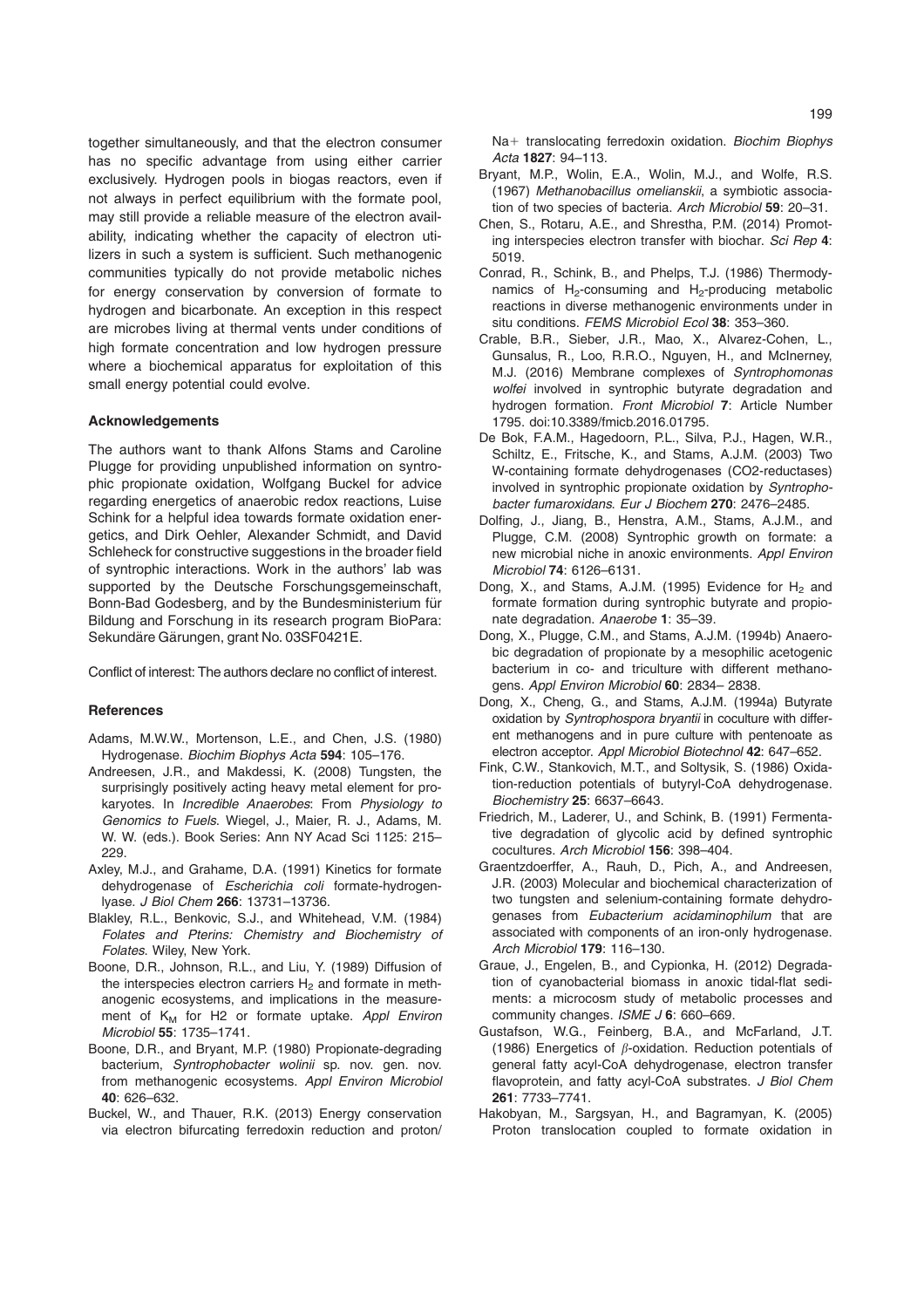anaerobically grown fermenting Escherichia coli. Biophys Chem 115: 55–61.

- Hattori, S., Galushko, A.S., Kamagata, Y., and Schink, B. (2005) Operation of the CO dehydrogenase/acetyl-CoA pathway in both acetate oxidation and acetate formation by the syntrophically acetate-oxidizing bacterium Thermacetogenium phaeum. J Bacteriol 187: 3471–3476.
- Herrmann, G., Jayamani, E., Mai, G., and Buckel, W. (2008) Energy conservation via electron-transferring flavoprotein in anaerobic bacteria. J Bacteriol 190: 784–791.
- Hunger, S., Schmidt, O., Hilgarth, M., Horn, M.A., Kolb, S., Conrad, R., and Drake, H.L. (2011) Competing formateand carbon dioxide-utilizing prokaryotes in an anoxic methane-emitting fen soil. Appl Environ Microbiol 77: 3773–3785.
- Hunger, S., Schmidt, O., Gossner, A.S., and Drake, H.L. (2016) Formate-derived  $H_2$ , a driver of hydrogenotrophic processes in the root-zone of a methane-emitting fen. Environ Microbiol 18: 3106–3119.
- Kaden, J., Galushko, A.S., and Schink, B. (2002) Cysteinemediated electron transfer in syntrophic acetate oxidation by cocultures of Geobacter sulfurreducens and Wolinella succinogenes. Arch Microbiol 178: 53–58.
- Kato, S., Hashimoto, K., and Watanabe, K. (2012) Methanogenesis facilitated by electric syntrophy via (semi)conductive iron-oxide minerals. Environ Microbiol 14: 1646– 1654.
- Kim, Y.J., Lee, H.S., Kim, E.S., Bae, S.S., Lim, J.K., Matsumi, R., et al. (2010) Formate-driven growth coupled with H<sub>2</sub> production. Nature Lett 467: 352-356.
- Knappe, J., and Wagner, A.F.V. (2001) Stable glycyl radical from pyruvate formate-lyase and ribonucleotide reductase (III). In Advances in Protein Chemistry. Klinman, J.P., and Dove, J.E. (eds.)., Vol. 58, pp. 277–315.
- Leonhartsberger, S., Korsa, I., and Böck, A. (2002) The molecular biology of formate metabolism in enterobacteria. J Mol Microbiol Biotechnol 4: 269–276.
- Lever, M.A., Rogers, K.L., Lloyd, K.G., Overmann, J., Schink, B., Thauer, R.K., et al. (2015) Life under extreme energy limitation: a synthesis of laboratory- and fieldbased investigations. FEMS Microbiol Rev 39: 688–728.
- Li, F., Hinderberger, J., Seedorf, H., Zhang, J., Buckel, W., and Thauer, R.K. (2008) Coupled ferredoxin and crotonyl coenzyme A (CoA) reduction with NADH catalyzed by the butyryl-CoA dehydrogenase/Etf complex from Clostridium kluyveri. J Bacteriol 190: 843–850.
- Li, H., Chang, J., Liu, P., Fu, L., Ding, D., and Lu, Y. (2015) Direct interspecies electron transfer accelerates syntrophic oxidation of butyrate in paddy soil enrichments. Environ Microbiol 17: 1533–1547.
- Lim, J.K., Mayer, F., Kang, S.G., and Müller, V. (2014) Energy conservation by oxidation of formate to carbon dioxide and hydrogen via a sodium ion current in a hyperthermophilic archaeon. Proc Natl Acad Sci U S A 111: 11497-11502.
- Lim, J.K., Bae, S.S., Kim, T.W., Lee, J.H., Lee, H.S., and Kang, S.G. (2012) Thermodynamics of formate-oxidizing metabolism and implications for  $H<sub>2</sub>$  production. Appl Environ Microbiol 78: 7393–7397.
- Liu, F.H., Rotaru, A.E., Shrestha, P.M., Malvankar, N.S., Nevin, K.P., and Lovley, D.R. (2012) Promoting direct

interspecies electron transfer with activated carbon. Energ Environ Sci 5: 8982–8989.

- Lovley, D.R., Fraga, J.L., Blunt-Harris, E.L., Hayes, L.A., Phillips, E.J.P., and Coates, J.D. (1998) Humic substances as a mediator for microbially catalyzed metal reduction. Acta Hydrochim Hydrobiol 26: 152–157.
- McDowall, J.S., Murphy, B.J., Haumann, M., Palmera, T., Armstrong, F.A., and Sargent, F. (2014) Bacterial formate hydrogenlyase complex. Proc Natl Acad Sci U S A 111: E3948–E3956.
- McInerney, M.J., Struchtemeyer, C.G., Sieber, J., Mouttaki, H., Stams, A.J.M., Schink, B., et al. (2008) Physiology, ecology, phylogeny, and genomics of microorganisms capable of syntrophic metabolism. In Incredible Anaerobes: From Physiology to Genomics to Fuels. Wiegel, J., Maier, R.J., and Adams, M.W.W. (eds). Oxford: Blackwell Publishing, Vol. 1125, pp. 58–72.
- McInerney, M.J., Sieber, J.R., and Gunsalus, R.P. (2009) Syntrophy in anaerobic global carbon cycles. Curr Opin Biotechnol 20: 623–632.
- McInerney, M.J., and Wofford, N.Q. (1992) Enzymes involved in crotonate metabolism in Syntrophomonas wolfei. Arch Microbiol 158: 344–349.
- McInerney, M.J., Bryant, M.P., and Pfennig, N. (1979) Anaerobic bacterium that degrades fatty acids in syntrophic association with methanogens. Arch Microbiol 122: 129–135.
- McInerney, M.J., Bryant, M.P., Hespell, R.B., and Costerton, J.W. (1981) Syntrophomonas wolfei gen. nov. sp. nov., an anaerobic, syntrophic, fatty acid-oxidizing bacterium. Appl Environ Microbiol 41: 1029–1039.
- Meyer, B., Kuehl, J.V., Deutschbauer, A.M., Arkin, A.P., and Stahl, D. (2013) Flexibility of syntrophic enzyme systems in Desulfovibrio species ensures their adaptation capability to environmental changes. J Bacteriol 195: 4900-4914.
- Moestedt, J., Müller, B., Westerholm, M., and Schnürer, A. (2016) Ammonia threshold for inhibition of anaerobic digestion of thin stillage and the importance of organic load rate. Microbial Biotechnol 9: 180–194.
- Montag, D., and Schink, B. (2016) Biogas process parameters - energetics and kinetics of secondary fermentations in methanogenic biomass degradation. Appl Microbiol Biotechnol 100: 1019–1102.
- Mountfort, D.O., and Bryant, M.P. (1982) Isolation and characterization of an anaerobic syntrophic benzoatedegrading bacterium from sewage sludge. Arch Microbiol 133: 249–256.
- Müller, B., Manzoor, S., Niazi, A., Bongcam-Rudloff, E., and Schnürer, A. (2015) Genome-guided analysis of physiological capacities of Tepidanaerobacter acetatoxydans provides insights into environmental adaptations and syntrophic acetate oxidation. PLoS One. doi:10.1371/ journal.pone.0121237.
- Müller, N., Griffin, B.M., Stingl, U., and Schink, B. (2008) Dominant sugar utilizers in sediment of Lake Constance depend on syntrophic cooperation with methanogenic partner organisms. Environ Microbiol 10: 1501–1511.
- Müller, N., Worm, P., Schink, B., Stams, A.J.M., and Plugge, C.M. (2010) Syntrophic butyrate and propionate oxidation: from genomes to reaction mechanisms. Environ Microbiol Rep 2: 489–499.

200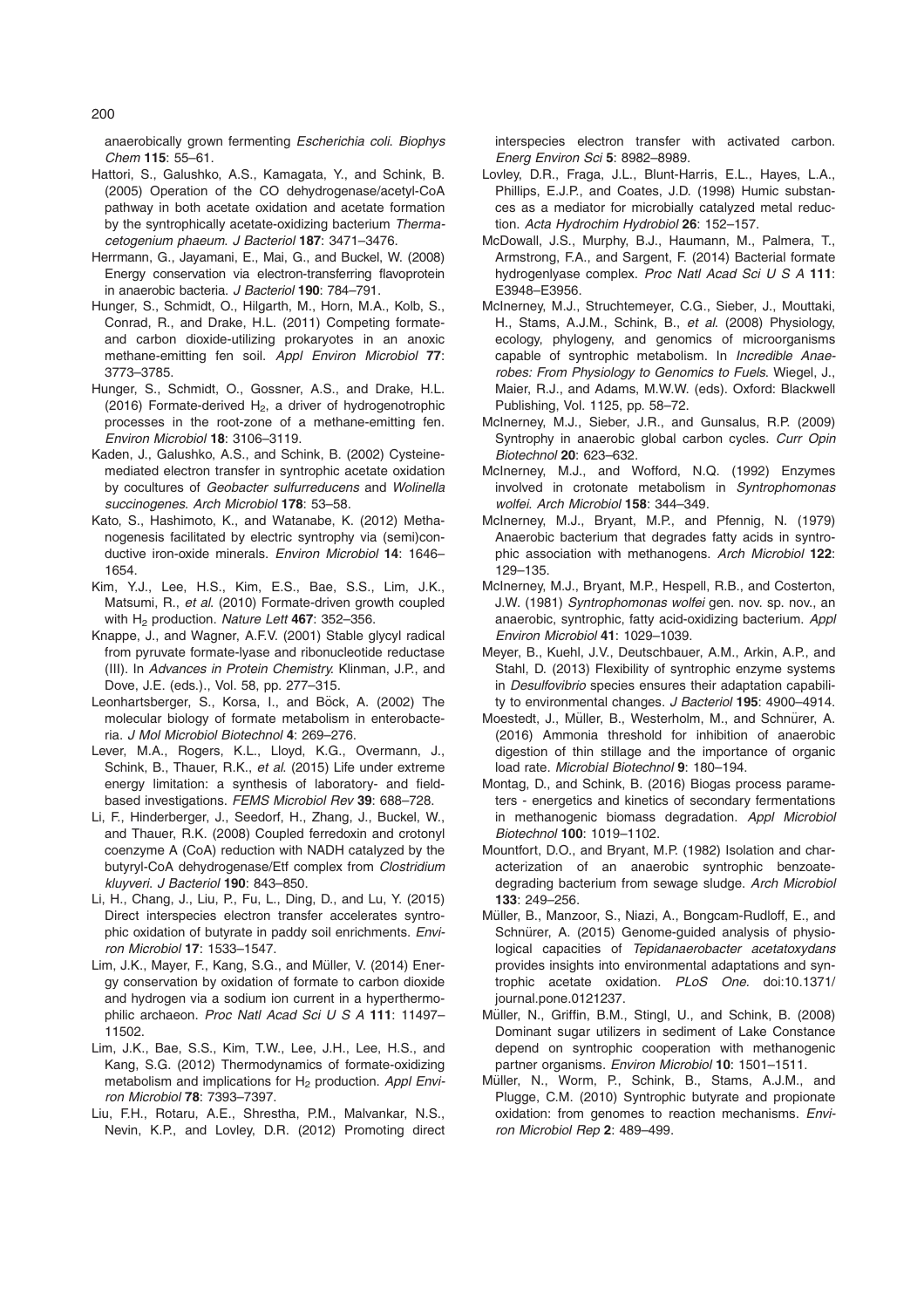- Müller, N., Schleheck, D., and Schink, B. (2009) Involvement of NADH: acceptor oxidoreductase and butyryl-CoA dehydrogenase in reversed electron transport during syntrophic butyrate oxidation by Syntrophomonas wolfei. J Bacteriol 191: 6167–6177.
- Oehler, D., Poehlein, A., Leimbach, A., Müller, N., Daniel, R., Gottschalk, G., and Schink, B. (2012) Genome-guided analysis of physiological and morphological traits of the fermentative acetate oxidizer Thermacetogenium phaeum. BMC Genomics 13: 723. doi:10.1186/1471- 2164-13-723 URL: http://www.biomedcentral.com/1471- 2164/13/723.
- Pauss, A., Samson, R., and Guiot, S. (1990) Thermodynamic evidence of trophic microniches in methanogenic granular sludge-bed reactors. Appl Microbiol Biotechnol 33: 88–92.
- Pauss, A., and Guiot, S.R. (1993) Hydrogen monitoring in anaerobic sludge bed reactors at various hydraulic regimes and loading rates. Wat Environ Res 65: 276– 280.
- Peters, J.W., Schut, G.J., Boyd, E.S., Mulder, D.W., Shepard, E.M., Broderick, J.B., et al. (2015) [FeFe]- and [NiFe]-hydrogenase diversity, mechanism, and maturation. Biochim Biophys Acta 1853: 1350–1369.
- Pinske, C., and Sargent, F. (2016) Exploring the directionality of Escherichia coli formate hydrogenlyase: a membrane-bound enzyme capable of fixing carbon dioxide to organic acid. MicrobiologyOpen 5: 721–737.
- Poehlein, A., Schmidt, S., Kaster, A.K., Goenrich, M., Vollmers, J., Thürmer, A., et al. (2012) An ancient pathway combining carbon dioxide fixation with the generation and utilization of a sodium ion gradient for ATP synthesis. PLoS One 7: e33439. doi:10.1371/journal.pone.0033439
- Plugge, C.M., Jiang, B., de Bok, F.A.M., Tsai, C., and Stams, A.J.M. (2009) Effect of tungsten and molybdenum on growth of a syntrophic coculture of Syntrophobacter fumaroxidans and Methanospirillum hungatei. Arch Microbiol 191: 55–61.
- Rotaru, A.E., Shrestha, P.M., Liu, F.H., Shrestha, M., Shrestha, D., Embree, M., et al. (2014) A new model for electron flow during anaerobic digestion: direct interspecies electron transfer to Methanosaeta for the reduction of carbon dioxide to methane. Energy Environ Sci 7: 408-415.
- Rotaru, A.E., Shrestha, P.M., Liu, F., Markovaite, B., Chen, S., Nevin, K.P., and Lovley, D.R. (2014) Direct Interspecies Electron Transfer between Geobacter metallireducens and Methanosarcina barkeri. Appl Environ Microbiol 80: 4599–4605.
- Roy, F., Samain, E., Dubourgier, H.C., and Albagnac, G. (1986) Syntrophomonas sapovorans sp. nov., a new obligately proton reducing anaerobe oxidizing saturated and unsaturated long chain fatty acids. Arch Microbiol 145: 142–147.
- Sato, K., Nishina, Y., Setoyama, C., Miura, R., and Shiga, K. (1999) Unusually high standard redox potential of acrylyl-CoA/propionyl-CoA couple among enoyl-CoA/acyl-CoA couples: a reason for the distinct metabolic pathway of propionyl-CoA from longer acyl-CoAs. J Biochem 126: 668–675.
- Schink, B. (1984) Fermentation of 2.3-butanediol by Pelobacter carbinolicus sp. nov., and Pelobacter propionicus,

sp. nov., and evidence for propionate formation from C2 compounds. Arch Microbiol 137: 33–41.

- Schink, B. (1985) Fermentation of acetylene by an obligate anaerobe, Pelobacter acetylenicus sp. nov. Arch Microbiol 142: 295–301.
- Schink, B. (1997) Energetics of syntrophic cooperation in methanogenic degradation. Microbiol Mol Biol Rev 61: 262–280.
- Schink, B., and Stams, A.J.M. (2013) Syntrophism among prokaryotes. In The Prokaryotes: An Evolving Electronic Resource for the Microbiological Community, 4th edition. Rosenberg, E., DeLong, E. F., Thompson, F., Lory, S., and Stackebrandt, E. (eds). New York: Springer-Verlag, pp. 471–453.
- Schmidt, A., Müller, N., Schink, B., and Schleheck, D. (2013) A proteomic view at the biochemistry of syntrophic butyrate oxidation in Syntrophomonas wolfei. PLoS One 8: 56905.
- Schmidt, A., Frensch, M., Schleheck, D., Schink, B., and Müller, N. (2014) Degradation of acetaldehyde and its precursors by Pelobacter carbinolicus and P. acetylenicus. PLoS One 9: 115902.
- Schmidt, U., and Seiler, W. (1970) A new method for recording molecular hydrogen in atmospheric air. J Geophys Res 75: 1713.
- Schnürer, A., Svensson, B.H., and Schink, B. (1997) Enzyme activities in and energetics of acetate metabolism by the mesophilic syntrophically acetate-oxidizing anaerobe Clostridium ultunense. FEMS Microbiol Lett 154: 331–336.
- Schöcke, L., and Schink, B. (1997) Energetics of methanogenic benzoate degradation by Syntrophus gentianae in syntrophic coculture. Microbiology 143: 2345-2351.
- Schrenk, M.O., Brazelton, W., and Lang, S.Q. (2013) Serpentinization, carbon, and deep life. Rev Mineral Geochem 75: 575–606.
- Schuchmann, K., and Müller, V. (2013) Direct and reversible hydrogenation of  $CO<sub>2</sub>$  to formate by a bacterial carbon dioxide reductase. Science 342: 1382-1385.
- Schut, G.J., and Adams, M.W. (2009) The ironhydrogenase of Thermotoga maritima utilizes ferredoxin and NADH synergistically: a new perspective on anaerobic hydrogen production. J Bacteriol 191: 4451-4457.
- Seitz, H.J., Schink, B., and Conrad, R. (1988) Thermodynamics of hydrogen metabolism in methanogenic cocultures degrading ethanol or lactate. FEMS Microbiol Lett 55: 119– 124.
- Seitz, H.J., Schink, B., Pfennig, N., and Conrad, R. (1989) Energetics of syntrophic ethanol oxidation in defined chemostat cocultures. 2. energy sharing biomass production. Arch Microbiol 155: 89–93.
- Shresta, P.M., and Rotaru, A.E. (2014) Plugging in or going wireless: strategies for interspecies electron transfer. Front Microbiol 5: 237.
- Shrestha, P.M., Rotaru, A.E., Aklujkar, M., Liu, F., Shrestha, M., Summers, Z.M., et al. (2013) Syntrophic growth with direct interspecies electron transfer as the primary mechanism for energy exchange. Environ Microbiol Rep 5: 904–910.
- Sieber, J.R., Crable, B.R., Sheik, C.S., Hurst, G.B., Rohlin, L., Gunsalus, R.P., and McInerney, M.J. (2015) Proteomic